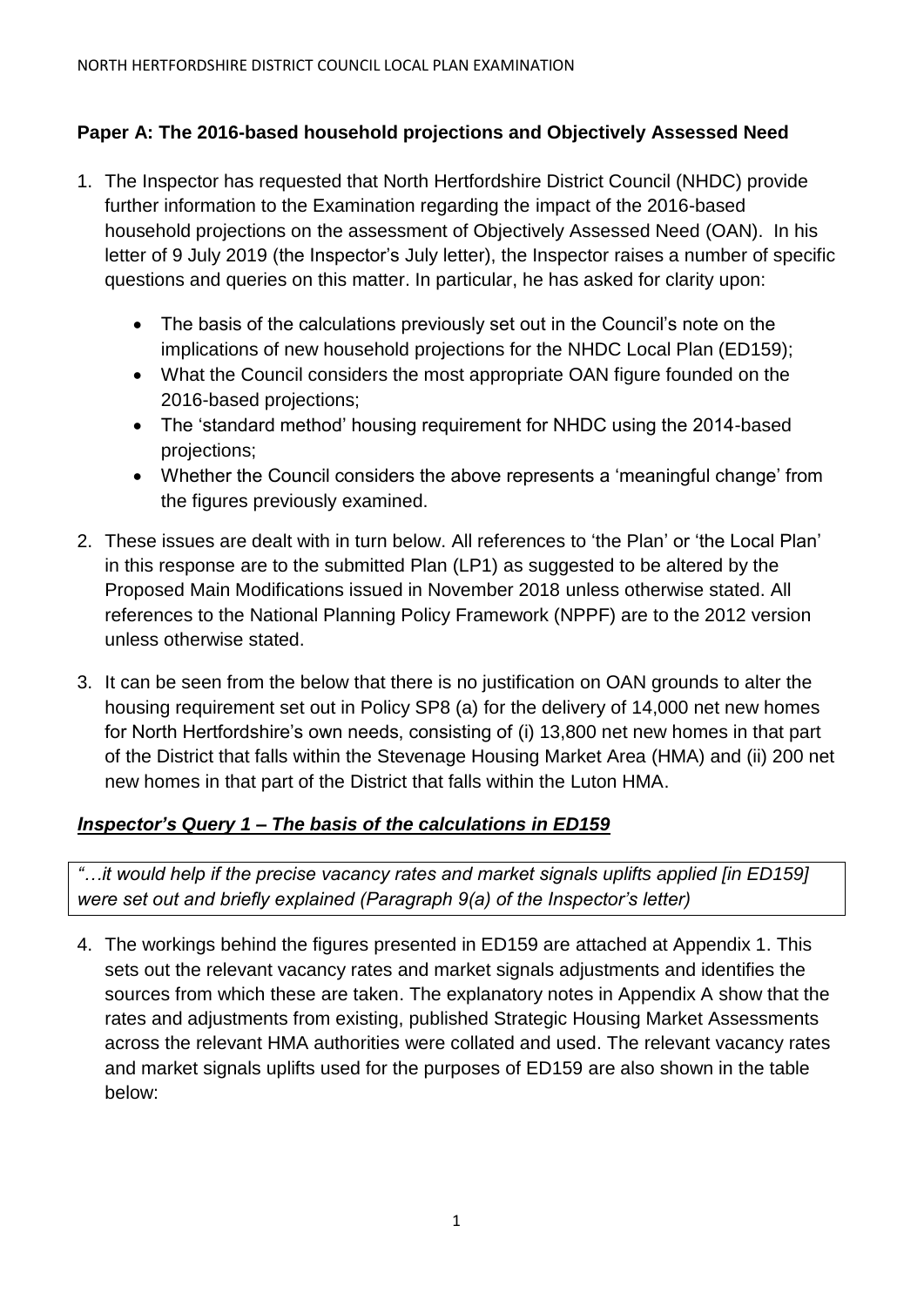| <b>Authority</b>          | <b>Vacancy</b> | <b>Mkt signals</b> | <b>Source</b>                                 |
|---------------------------|----------------|--------------------|-----------------------------------------------|
|                           | rate           | uplift             |                                               |
| North Hertfordshire       | 2.9%           | 10%                | <b>Updating the Overall Housing Need</b>      |
| Stevenage                 | 1.9%           | 10%                | (Opinion Research Services (ORS),             |
|                           |                |                    | 2016) (HOU3)                                  |
| Luton                     | 2.8%           | 20%                | Luton & Central Bedfordshire: Strategic       |
| Central                   | 4.0%           | 5%                 | <b>Housing Market Assessment Update</b>       |
| <b>Bedfordshire</b>       |                |                    | (ORS, 2015)                                   |
| <b>Aylesbury Vale</b>     | 3.7%           | 10%                | <b>Buckinghamshire Housing &amp; Economic</b> |
|                           |                |                    | Development Needs Update 2017                 |
|                           |                |                    | (ORS & Atkins, 2017),                         |
| <b>East Hertfordshire</b> | 3.1%           | 14%                | West Essex and East Hertfordshire             |
|                           |                |                    | <b>Strategic Housing Market Assessment</b>    |
|                           |                |                    | (ORS, 2017)                                   |
| Welwyn Hatfield           | 3.0%           | 10%                | <b>Strategic Housing Market Assessment</b>    |
|                           |                |                    | Update 2017 (Turleys, 2017)                   |

- 5. ED159 is clear (p.2, paragraph 11) that its indicative figures have not been subject to the same level of technical analysis as the 2014-based OAN set out in HOU3 and examined in November 2017. Rather, the vacancy rates and market signals from existing published evidence studies (as shown in the table above) were applied to the most recent Government household projections for those areas without expressing a view as to the appropriateness of this approach. There may well be factors in the 2016-based projections which might support use of alternate or adjusted demographic projections, vacancy rates and / or market signals adjustments. However, it was not the role or purpose of ED159 to consider or comment upon these.
- 6. The purpose of ED159 was to provide an early indication of how the 2016-based projections *might* (i) impact upon the OAN figures for North Hertfordshire previously examined and (ii) affect figures across wider Housing Market Areas which had previously been provided for context (see, for example, Table 4 on p.15 of HOU1). ED159 was submitted to the Examination in October 2018 to help the Inspector determine whether a more formal re-assessment of the OAN for the District or any other form of additional work should be undertaken. The Inspector's July letter now asks for this work to take place.

# *Inspector's Query 2 – Establishing an appropriate 2016-based OAN*

*I am not clear as to whether the vacancy rates and market signals uplifts previously applied remain appropriate for the purpose of establishing an OAN based on the 2016-based household projections…*

*…in order to identify an appropriate OAN for North Hertfordshire based on the 2016-based projections, I cannot tell whether the figures should be adjusted in order to address any issues there may be with the 2016-based household projections, including in relation to household formation rates and the issues on which the Government has expressed concern.*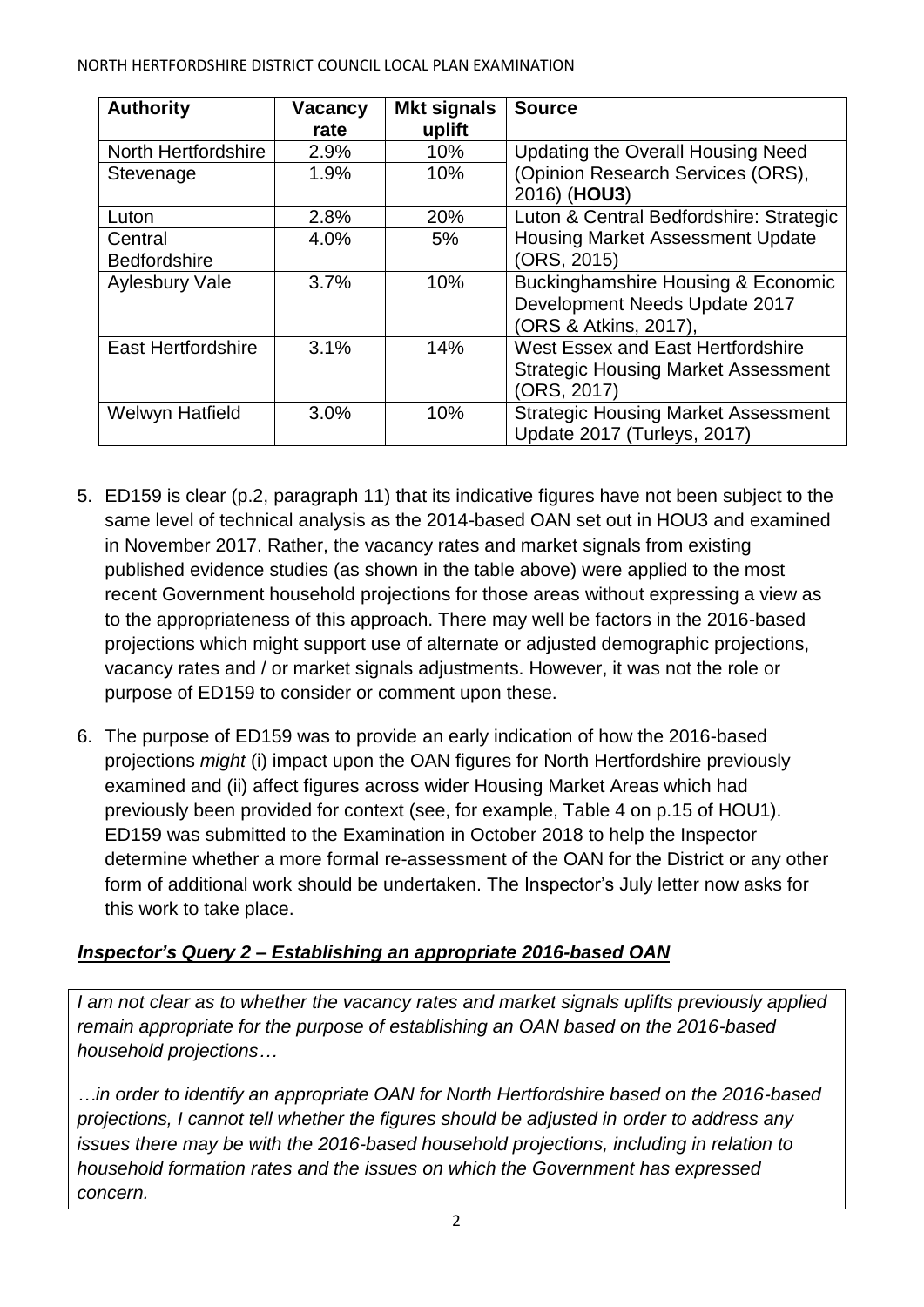*In short, I have reservations as to whether the Council's note sets out appropriate and robust OAN figures on the basis of the 2016-based projections. Considering the task with which I am charged in relation to the aforementioned 'meaningful change' issue, this is a shortcoming that must be resolved (Paragraph 9).*

- 7. Opinion Research Services (ORS) have produced an update considering the matters requested. This is attached as Appendix 2. It identifies that an OAN on the basis of the 2016-based projections would be **12,900** dwellings, a reduction of 900 dwellings on the 2014-based figure. This is a robust figure informed by the most recent projections and should be preferred to the earlier, indicative 2016-based figures contained in ED159 of 11,000 dwellings. The main findings of the ORS update are summarised below. Appendix 2 should be referred to for the full analysis.
- 8. The section of the update titled "Population and household projections" (Appendix 2, p.2) collates the various official and bespoke projections that have informed the SHMA process for North Hertfordshire to date. These have suggested a demographic baseline of between 9,748 and 13,798 additional households over the period 2011-2031. The variations are influenced by the approach that is taken to the migration period, fertility and mortality rates and household formation, The commentary notes that "…*all of the most recent official projections suggest a lower rate of growth than was identified by the previous 2012-based and 2014-based figures*" (Paragraph 5).
- 9. Two new, updated SHMA projections are also presented. Both are based on a ten-year migration trend. Use of a ten-year migration trend is consistent with the approach taken in the August 2016 OAN Update (HOU3). HOU3 formed the basis of the Matter 3 hearing session in November 2017. The appropriateness of using a ten-year migration trend in HOU3 was considered at length at that hearing (NHDC Matter 3 Statement, pp.5-6, paragraphs 28 to 32). The Council still considers that this approach is robust and justified.
- 10.The fertility and mortality rates used for these most recent SHMA projections are consistent with the Government's latest population projections.
- 11.The variation between the two projections is created by using the latest Office for National Statistics approach to household formation ("ONS 2016 method") and the previous approach applied by the Department for Communities and Local Government ("CLG method") respectively. The technical difference between these two approaches is briefly summarised in Paragraph 15 of ED159 (p.3). As both are approaches (previously) used by the Government body responsible for household projections they are considered a robust basis for this element of the calculation.
- 12.The following section of the update (Appendix 2, p.3) moves on to consider market signals. The updated analysis shows North Hertfordshire "*…has remained in roughly the same position in the hierarchy of appropriate comparator areas…*" as when the analysis in HOU3 took place (Appendix 2, Paragraph 8 and p.4). The update also demonstrates that a proposed 10% uplift would remain consistent with uplifts endorsed at Local Plan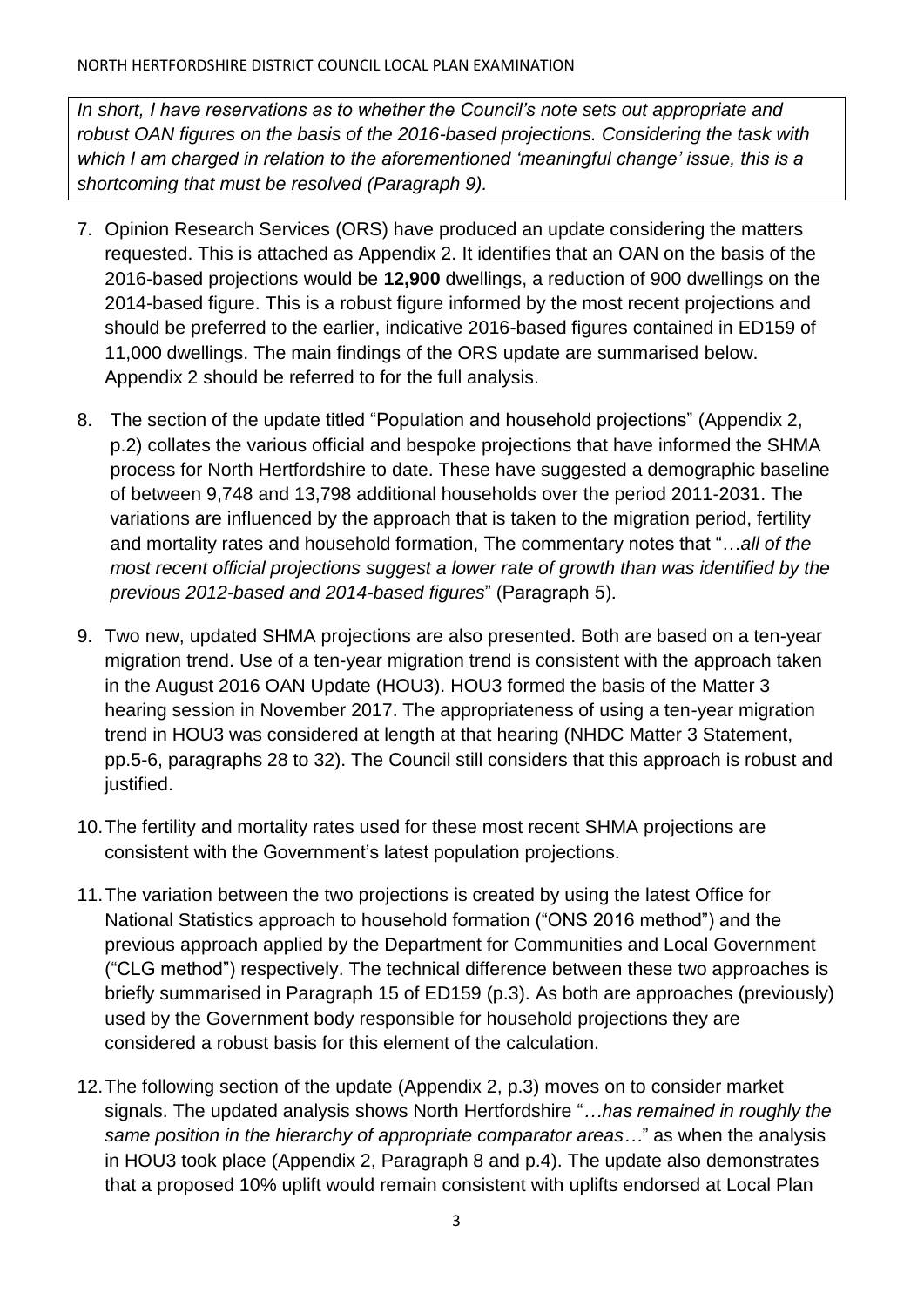examinations elsewhere (Paragraph 9). The factors considered above are consistent with those explored at the original examination session in November 2017 (NHDC Matter 3 statement, pp.7-8, paragraphs 34 to 43).

- 13.The update demonstrates that a market signals uplift of 10% remains appropriate (Appendix 2, Paragraph 10). The update is clear, however, that this conclusion is based upon the continued use of the 'CLG method' for household formation. Importantly, this section concludes that if the new 'ONS method' was used a "*larger upward adjustment*" for market signals would be justified due to a greater level of suppressed household formation (Appendix 2, Paragraph 11).
- 14.The final section of the update relates to "Establishing Objectively Assessed Need". This takes the various demographic baselines, applies a vacancy rate and then adds a 10% market signals uplift. This approach shows that an updated OAN based upon the latest projections, the ONS method for household formation and a 10% uplift would be 11,409 dwellings. However, the analysis makes clear that a 10% uplift would actually be considered insufficient if this approach were taken and "*would need a proportionately higher adjustment in response to market signals to be considered sound*" (Paragraphs 14 & 15).
- 15.The report concludes that it is "*more appropriate to maintain the original CLG method together with the 10% uplift that the SHMA proposed*" (Paragraph 15). This provides a 2016-based OAN of 12,900 dwellings over the period 2011-2031.
- 16.The approach taken in the update is proportionate and methodologically robust. It establishes a demographic baseline using accepted inputs and reviews the appropriateness of the market signals uplift in order to reach a conclusion. The Council is satisfied that the update provides a sound response to the Inspector's queries and concerns.
- 17.However, notwithstanding the above, the Council notes that the Government has, through consultation and updated PPG, expressed a preference for using the 2014 based projections over the 2016-based projections for plan-making purposes as

*"changes to underlying assumptions in the population projections and methodological improvements to the household projections had led to significant variations in housing need at a local level, something that needs addressing in the short term."<sup>1</sup>*

18.In this context, the Council also notes the Planning Practice Guidance cited under Paragraph 5 of the Inspector's July letter which acknowledges that housing assessments are not automatically rendered out-of-date every time new projections are issued.

 $\ddot{\phantom{a}}$  $^1$  Government response to the technical consultation on updates to national planning policy and guidance, February 2019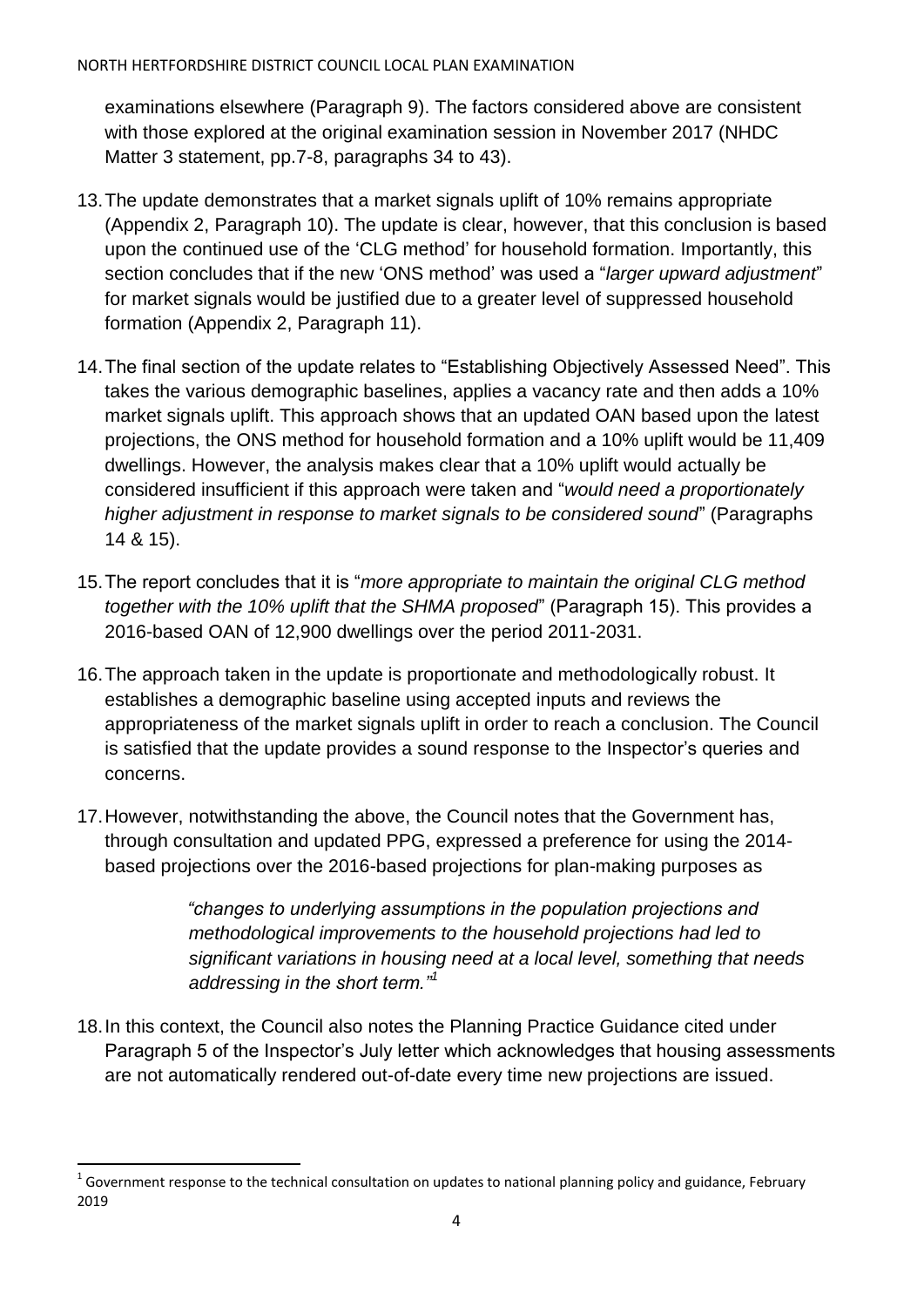#### NORTH HERTFORDSHIRE DISTRICT COUNCIL LOCAL PLAN EXAMINATION

- 19.This advice can be seen reflected and applied in the numerous Inspectors' reports issued since the publication of the 2016-based projections. Many of these have allowed Local Plans predicated on the 2014-based projections to proceed without requiring additional hearing sessions. A number of these reports recognise the PPG advice referenced above and have endorsed plans that use the 2014-based figures even where the 2016-based projections might suggest a reduction in OAN. A summary of key messages from these reports is attached as Appendix 3.
- 20.The above suggests that the existing SHMA figures, as set out in HOU3 and previously examined in November 2017, should be considered the more robust basis for this Plan in any event. This point is returned to in the Council's response to Query 4 and its conclusions below.

# *Inspector's Query 3 – Clarifying the housing requirement under the 'standard method'*

*It may, though, be instructive for the purpose of comparison to present the OAN figure derived from the standard method formula using the 2014-based projections (Paragraph 10)*

21.Table 2 of ED159 provided indicative 'standard method' figures using the 2016-based projections. This was consistent with the September 2018 version of the Government's planning practice guidance (PPG) in force at the time of writing. Following the update to PPG in February 2019, authorities should now use the 2014-based projections<sup>2</sup>. Revised standard method figures calculated on this basis are presented below. The workings supporting these figures are attached at Appendix 4.

|                            | <b>Potential 20-year</b><br>standard method figure<br>using 2014-based<br>household projections |
|----------------------------|-------------------------------------------------------------------------------------------------|
| <b>North Hertfordshire</b> | 19,680                                                                                          |
| <b>By functional HMA</b>   |                                                                                                 |
| Stevenage                  | 8,880                                                                                           |
| North Hertfordshire*       | 19,420                                                                                          |
| Welwyn Hatfield*           | 9,040                                                                                           |
| Central Bedfordshire*      | 13,880                                                                                          |
| East Hertfordshire*        | 1,300                                                                                           |
| <b>Stevenage HMA Total</b> | 52,650                                                                                          |
| Luton                      | 11,900                                                                                          |
| Central Bedfordshire*      | 21,940                                                                                          |
| Aylesbury Vale*            | 510                                                                                             |
| North Hertfordshire*       | 260                                                                                             |
| <b>Luton HMA total</b>     | 34,610                                                                                          |

\*Figures for that part of the authority lying within the HMA only

 $\ddot{\phantom{a}}$ <sup>2</sup> [https://www.gov.uk/guidance/housing-and-economic-development-needs-assessments,](https://www.gov.uk/guidance/housing-and-economic-development-needs-assessments) Paragraph: 004 Reference ID: 2a-004-20190220, Revision date: 20 02 2019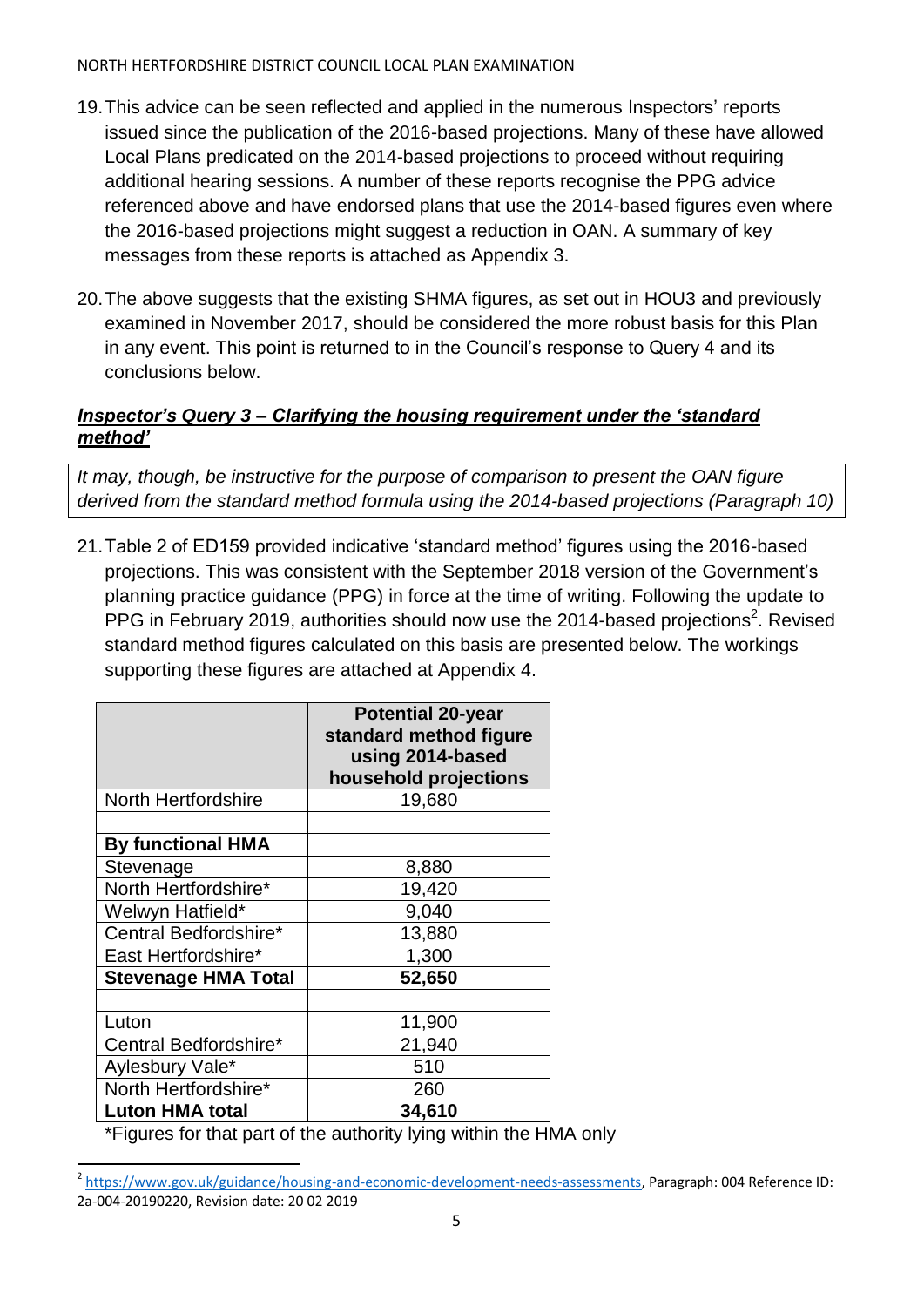#### NORTH HERTFORDSHIRE DISTRICT COUNCIL LOCAL PLAN EXAMINATION

22.In providing these figures, the Council reiterates that in accordance with the transitional provisions in the NPPF and as recognised in the Inspector's July letter (Paragraph 4) this Examination is proceeding under the 2012 NPPF. It is therefore consistency with this version of the NPPF that informs whether the draft plan, and the housing requirement in SP8(a) of 14,000 dwellings, is sound. Therefore it would be inappropriate to use the Standard Methodology figures in setting the housing requirement for this plan. They can only provide the likely context for a future review. However, taking account of the figures under the standard methodology for North Hertfordshire cannot provide any possible justification for altering the housing requirement of 14,000 dwellings proposed in the draft plan under policy SP8(a). Indeed this additional information merely supports the current proposed housing requirement in the plan given the requirement in Paragraph 47 of the NPPF to "boost significantly the supply of housing".

## *Inspector's Query 4 – Whether the matters above result in a 'meaningful change'*

*This [paper] should indicate the Council's view as to whether the most appropriate 2016 based OAN figure represents a 'meaningful change' from the OAN currently underpinning the Local Plan housing requirement (Paragraph 32).*

- 23.The ORS report, attached as Appendix 2, recommends that the most appropriate 2016 based OAN figure would be 12,900 homes for the period 2011-2031. This paper expresses the author's expert opinion that the latest OAN figure represents a reduction of only 6.3% which does not represent a "meaningful change" (Appendix 2, Paragraph 3). The Council supports this conclusion and is satisfied that a 2016-based OAN figure does not represent a meaningful change from the OAN currently underpinning the Local Plan housing requirement.
- 24.Moreover, it is of note that this reduction of 6% is a substantially smaller difference than the 21% decrease alluded to in Paragraph 8 of the Inspector's July letter.
- 25.In any event, the Council questions whether it is appropriate to rely on the 2016-based figures given the Government's approach and the outcomes of other examinations on this matter (*see* paragraph 17 to 20 above).

### *Conclusions*

- 26.This supplementary paper clearly addresses the key concerns raised by the Inspector in relation to the consideration of the Objectively Assessed Need for housing. In summary:
	- The data underpinning ED159 is published alongside this supplementary paper for transparency and to aid the Inspector's understanding;
	- A 2016-based OAN for the District of **12,900 homes** has been identified;
	- The Council does not consider this 6% decrease on the 2014-based OAN of 13,800 homes to represent a 'meaningful' change;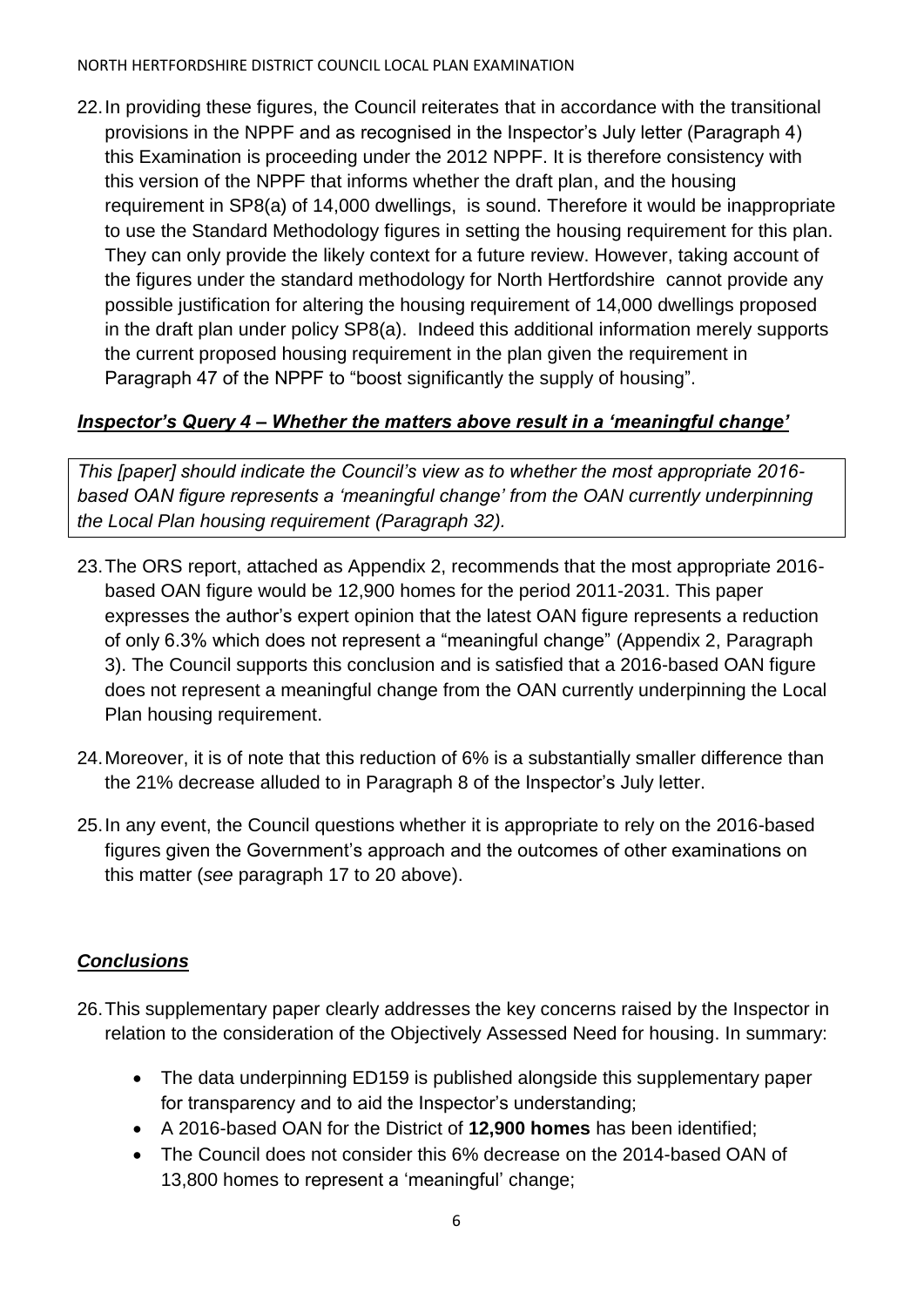#### NORTH HERTFORDSHIRE DISTRICT COUNCIL LOCAL PLAN EXAMINATION

- Planning Practice Guidance accepts that housing assessments are not automatically rendered out of date each time new projections are issued; and
- Based upon Government advice and the approach taken in other examinations, the existing 2014-based projections in HOU3 should be viewed as the most appropriate basis for the Plan.
- 27.The Inspector sets out, in Paragraph 7 of his 9 July letter, his view that it would be unfair to proceed without a further hearing on this matter. However, this conclusion has been reached prior to determining whether the most appropriate 2016-based OAN figure (as established in this paper and associated appendices) represents a 'meaningful change'. As set out above, the Council is of the view that the change is not meaningful.
- 28.The Inspector has reached the conclusion in Paragraph 7 of his 9 July letter on the basis of the figures in ED159. However, these were explicit that they were indicative and "for illustrative purposes only to help understand the potential implications of the revised household projections" (ED159, p.2, paragraph 11). They were not a formal reassessment of OAN.
- 29.Given the relatively small reduction in OAN suggested by the latest figures, the Council's view is that the 2014-based figures in HOU3 remain the most appropriate basis for the Plan. On this basis and having regard to the approaches taken by Inspectors elsewhere, the Council is unconvinced that it would be "unfair to participants to proceed without a hearing". The Council considers that the Inspector can reach a conclusion on this matter based upon the evidence before him without giving rise to any prejudice to other participants in the examination.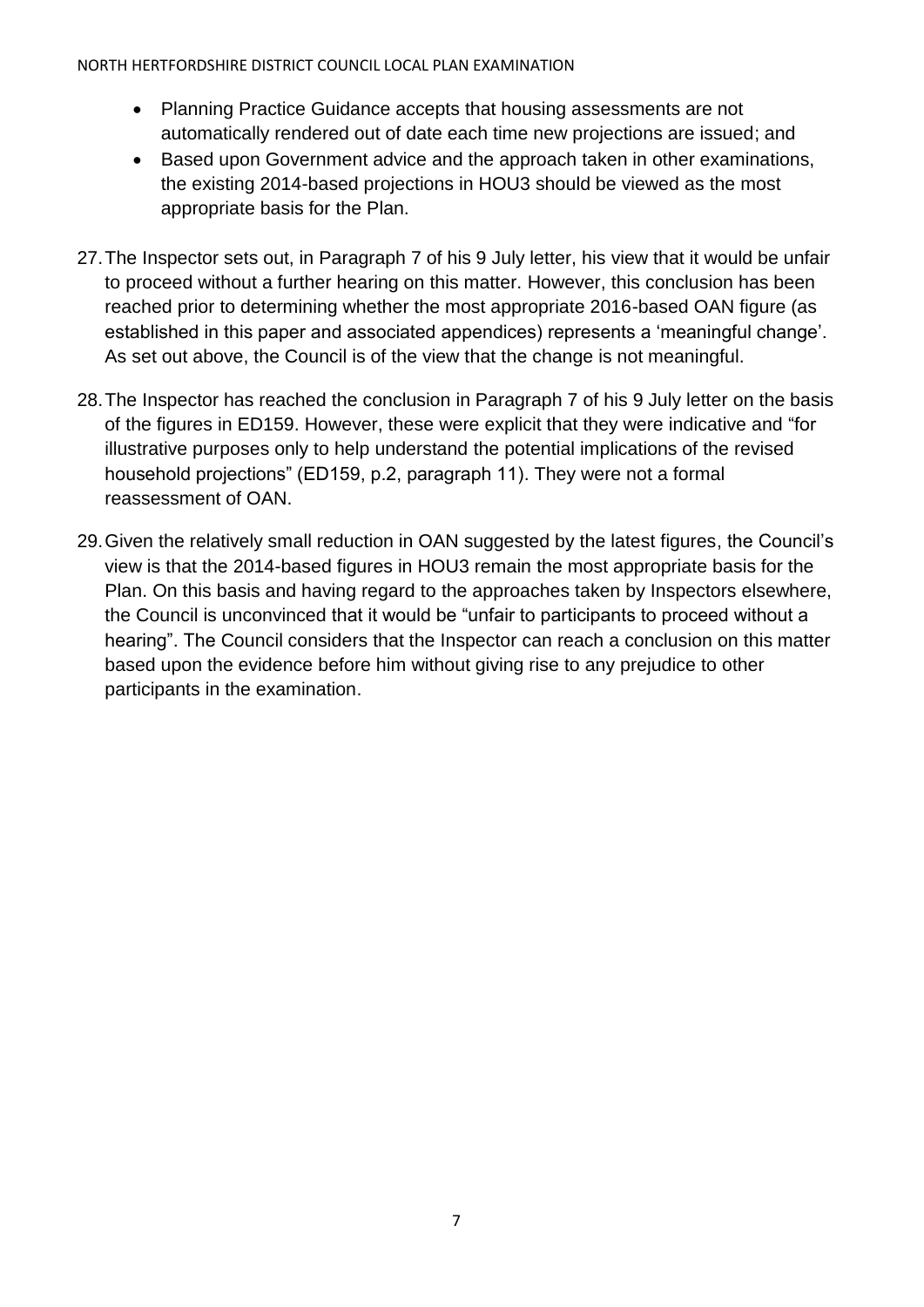#### **Appendix 1: ED159 - calculations and workings**

| A                           | B         | $\mathcal{C}$ | D       | E           | F       | G        | H       |                    | J        | K      |                     | M       | N                  | $\circ$     | P                   | Q       |
|-----------------------------|-----------|---------------|---------|-------------|---------|----------|---------|--------------------|----------|--------|---------------------|---------|--------------------|-------------|---------------------|---------|
|                             |           |               |         | <b>SHMA</b> |         |          |         | <b>Hhold Projs</b> |          |        | Indicative 16-based |         | Change vs assessed |             | Indicative 16-based |         |
|                             |           | OAN 2011-31   |         |             | %Mkt    | 14-based |         |                    | 16-based | Change |                     | 'OAN'   | <b>OAN</b>         |             | standard method     |         |
| By authority                | % of area | Annual        | 20-year | %Vacancy    | signals | Annual   | 20-year | Annual             | 20-year  | 16vs14 | Annual              | 20-year | $\%$               | #           | Annual              | 20-year |
| North Hertfordshire         | 100%      | 690           | 13,800  | 2.9%        | 10%     | 690      | 13,800  | 485                | 9,700    | $-30%$ | 550                 | 11,000  | $-20%$             | $-2,800$    | 716                 | 14,320  |
| Stevenage                   | 100%      | 380           | 7,600   | 1.9%        | 10%     | 375      | 7,500   | 290                | 5,800    | $-23%$ | 325                 | 6,500   | $-14%$             | $-1,100$    | 341                 | 6,820   |
| Luton                       | 100%      | 890           | 17,800  | 2.8%        | 20%     | 1,165    | 23,300  | 690                | 13,800   | $-41%$ | 850                 | 17,000  | $-4%$              | $-800$      | 651                 | 13,020  |
| <b>Central Bedfordshire</b> | 100%      | 1,475         | 29,500  | 4.0%        | 5%      | 1,825    | 36,500  | 1,615              | 32,300   | $-12%$ | 1,765               | 35,300  | 20%                | 5,800       | 2,224               | 44,480  |
| Aylesbury Vale              | 100%      | 980           | 19,600  | 3.7%        | 10%     | 1,080    | 21,600  | 1,190              | 23,800   | 10%    | 1,355               | 27,100  | 38%                | 7,500       | 1,614               | 32,280  |
| East Hertfordshire          | 100%      | 835           | 16,700  | 3.1%        | 14%     | 790      | 15,800  | 705                | 14,100   | $-11%$ | 825                 | 16,500  | $-1\%$             | $-200$      | 1,069               | 21,380  |
| Welwyn Hatfield             | 100%      | 745           | 14,900  | 3.0%        | 10%     | 650      | 13,000  | 575                | 11,500   | $-12%$ | 650                 | 13,000  | $-13%$             | $-1,900$    | 740                 | 14,800  |
| By best fit HMA             |           |               |         |             |         |          |         |                    |          |        |                     |         |                    |             |                     |         |
| North Herts & Stevenage     |           | 1,070         | 21,400  |             |         | 1,065    | 21,300  | 775                | 15,500   | $-27%$ | 875                 | 17,500  | $-18%$             | $-3,900$    | 1,057               | 21,140  |
| Central Beds & Luton        |           | 2,365         | 47,300  |             |         | 2,990    | 59,800  | 2,305              | 46,100   | $-23%$ | 2,615               | 52,300  | 11%                | 5,000       | 2,875               | 57,500  |
| By functional HMA           |           |               |         |             |         |          |         |                    |          |        |                     |         |                    |             |                     |         |
| <b>Stevenage</b>            | 100.0%    | 380           | 7,600   |             |         | 380      | 7,500   | 290                | 5,800    | $-23%$ | 330                 | 6,500   | $-14%$             | $-1,100$    | 340                 | 6,800   |
| North Hertfordshire         | 98.7%     | 680           | 13,600  |             |         | 680      | 13,600  | 480                | 9,600    | $-29%$ | 540                 | 10,900  | $-20%$             | $-2,700$    | 710                 | 14,100  |
| Welwyn Hatfield             | 52.1%     | 390           | 7,800   |             |         | 340      | 6,800   | 300                | 6,000    | $-12%$ | 340                 | 6,800   | $-13%$             | $-1,000$    | 390                 | 7,700   |
| <b>Central Bedfordshire</b> | 28.6%     | 420           | 8,400   |             |         | 520      | 10,400  | 460                | 9,200    | $-12%$ | 500                 | 10,100  | 20%                | 1,700       | 640                 | 12,700  |
| East Hertfordshire          | 6.1%      | 50            | 1,000   |             |         | 50       | 1,000   | 40                 | 900      | $-10%$ | 50                  | 1,000   | 0%                 | $\mathbf 0$ | 70                  | 1,300   |
| <b>Total</b>                |           | 1,920         | 38,400  |             |         | 1,970    | 39,300  | 1,570              | 31,500   | $-20%$ | 1,760               | 35,300  | $-8%$              | $-3,100$    | 2,150               | 42,600  |
| Luton                       | 100.0%    | 890           | 17,800  |             |         | 1,170    | 23,300  | 690                | 13,800   | $-41%$ | 850                 | 17,000  | $-4%$              | $-800$      | 650                 | 13,000  |
| <b>Central Bedfordshire</b> | 45.2%     | 670           | 13,300  |             |         | 820      | 16,500  | 730                | 14,600   | $-12%$ | 800                 | 16,000  | 20%                | 2,700       | 1,010               | 20,100  |
| <b>Aylesbury Vale</b>       | 1.8%      | 20            | 400     |             |         | 20       | 400     | 20                 | 400      | 0%     | 20                  | 500     | 25%                | 100         | 30                  | 600     |
| North Hertfordshire         | 1.3%      | 10            | 200     |             |         | 10       | 200     | 10                 | 100      | $-50%$ | 10                  | 100     | $-50%$             | $-100$      | 10                  | 200     |
| <b>Total</b>                |           | 1,590         | 31,700  |             |         | 2,020    | 40,400  | 1,450              | 28,900   | $-28%$ | 1,680               | 33,600  | 6%                 | 1,900       | 1,700               | 33,900  |

| Sources                |                                                                                                                                                                                                                                                                     |
|------------------------|---------------------------------------------------------------------------------------------------------------------------------------------------------------------------------------------------------------------------------------------------------------------|
| Column B               | Housing Market Areas in Bedfordshire & surrounding areas (ORS, 2015), Figure 39, p.48                                                                                                                                                                               |
| Column C, D, E & F     | North Hertfordshire & Stevenage: Updating the Overall Housing Need (ORS, 2016), Paragraphs 3, 12 & 17                                                                                                                                                               |
|                        | Luton & Central Bedfordshire: Strategic Housing Market Assessment Update (ORS, 2015), Paragraphs 18 & 2.96                                                                                                                                                          |
|                        | East Hertfordshire: West Essex and East Hertfordshire Strategic Housing Market Assessment (ORS, 2017), Paragraph 1.7 & Figure 5<br>Note: East Hertfordshire SHMA covers period 2011-2033. Figures pro-rated to 20-year period                                       |
|                        | Welwyn Hatfield: Strategic Housing Market Assessment Update 2017 (Turleys, 2017), Paragraphs 21 & 4.9, Table 1.1                                                                                                                                                    |
|                        | Aylesbury Vale: Buckinghamshire Housing & Economic Development Needs Update 2017 (ORS & Atkins, 2017), Figure 3, Paragraphs 3.107 & 7.87<br>Note: Welwyn Hatfield and Aylesbury Vale SHMAs have 2013 start dates. SHMA Figures pro-rated to 18-year period 2013-31. |
|                        | Actual housing completions used for period 2011-2013. Completions data sourced from monitoring reports                                                                                                                                                              |
| Column G               | Calculated from Column H                                                                                                                                                                                                                                            |
| Column H               | DCLG Live Tables on Household Projections, Table 406: Household Projections by District, accessed 27 September 2018                                                                                                                                                 |
| Column I               | Calculated from Column J                                                                                                                                                                                                                                            |
| Column J               | DCLG Live Tables on Household Projections, Table 406: Household Projections by District, accessed 27 September 2018                                                                                                                                                 |
| Column K               | Calculated from Column H and Column J                                                                                                                                                                                                                               |
| Column L & M           | Vacancy and Market Signals rates from Columns E & F applied to Column J.                                                                                                                                                                                            |
| Column N & O           | Calculated from Columns M and D                                                                                                                                                                                                                                     |
| Column P               | The 2016-based Household Projections for England (Lichfields, 2018)                                                                                                                                                                                                 |
| Column Q               | Calculated from Column P                                                                                                                                                                                                                                            |
| Best fit HMA figures   | Calculated by summing the relevant authority figures                                                                                                                                                                                                                |
| Functional HMA figures | Calculated by pro-rating the relevant authority figure(s) in line with the % figure shown in Column B                                                                                                                                                               |
|                        |                                                                                                                                                                                                                                                                     |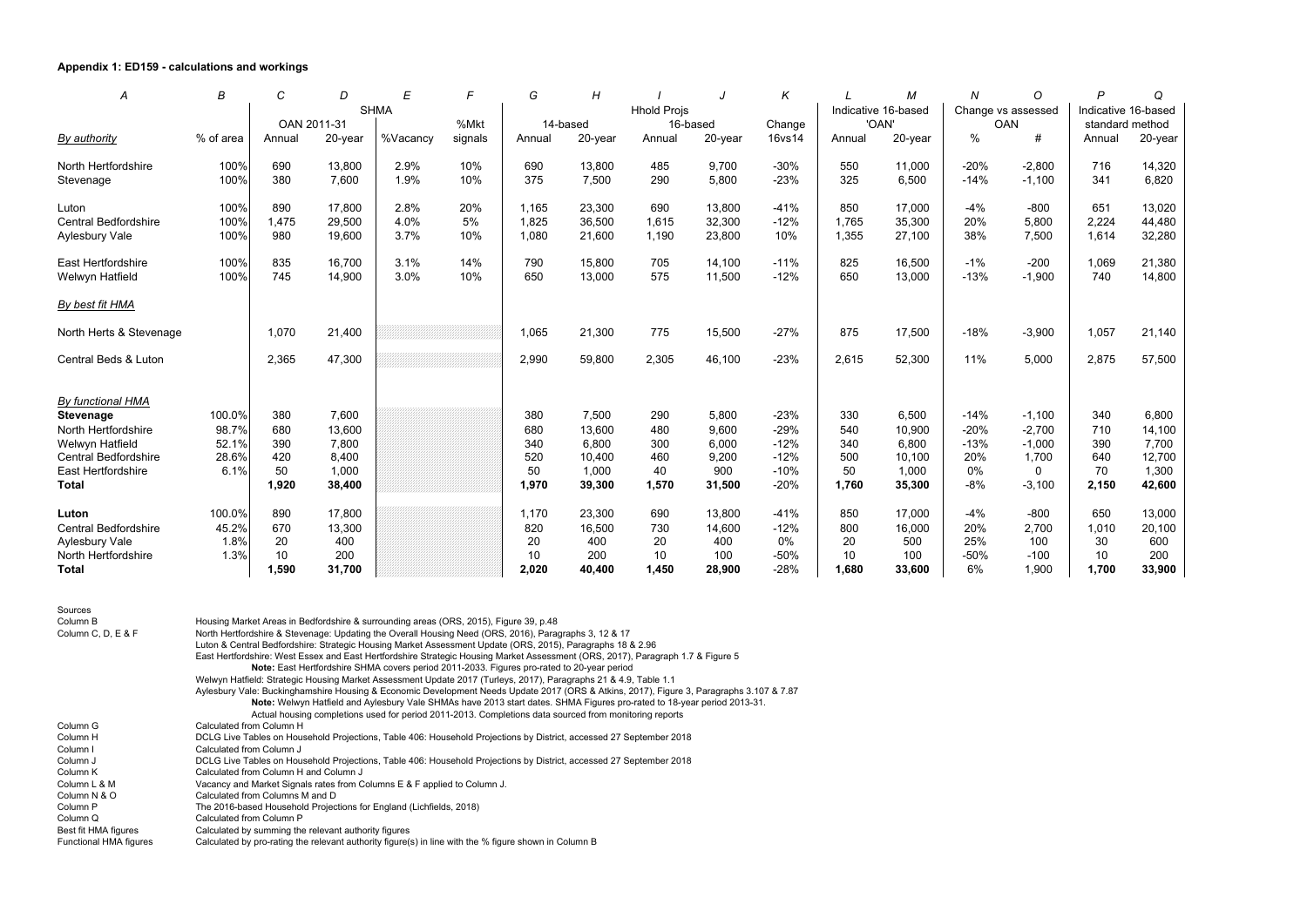# North Hertfordshire Local Plan EiP

Response to the Inspector's questions raised after the hearings

### Summary

- <sup>1</sup>. The Inspector has recently raised a number of questions relating to the SHMA (in particular the implications of the 2016-based household projections and other data that has been updated since the hearings) and requested that further information be provided. The Council has asked Opinion Research Services (ORS) to respond to these points to provide the Inspector with the additional details required.
- <sup>2.</sup> The SHMA Update identified an Objectively Assessed Need (OAN) of 14,400 dwellings for the 20-year period 2011-31; however, analysis of the 2014-based projections reduced the OAN to 13,800 dwellings and this formed the basis of the housing requirement of 14,000 dwellings proposed by the emerging Local Plan. Analysis of the 2016-based projections undertaken to respond to the Inspector's questions has identified an OAN of 12,900 dwellings, a reduction of 900 dwellings on the 2014-based figure.
- <sup>3.</sup> The latest OAN figure represents a reduction of only 6.3% which does not represent a "meaningful change" that would necessitate the housing requirement in the emerging Plan to be revised.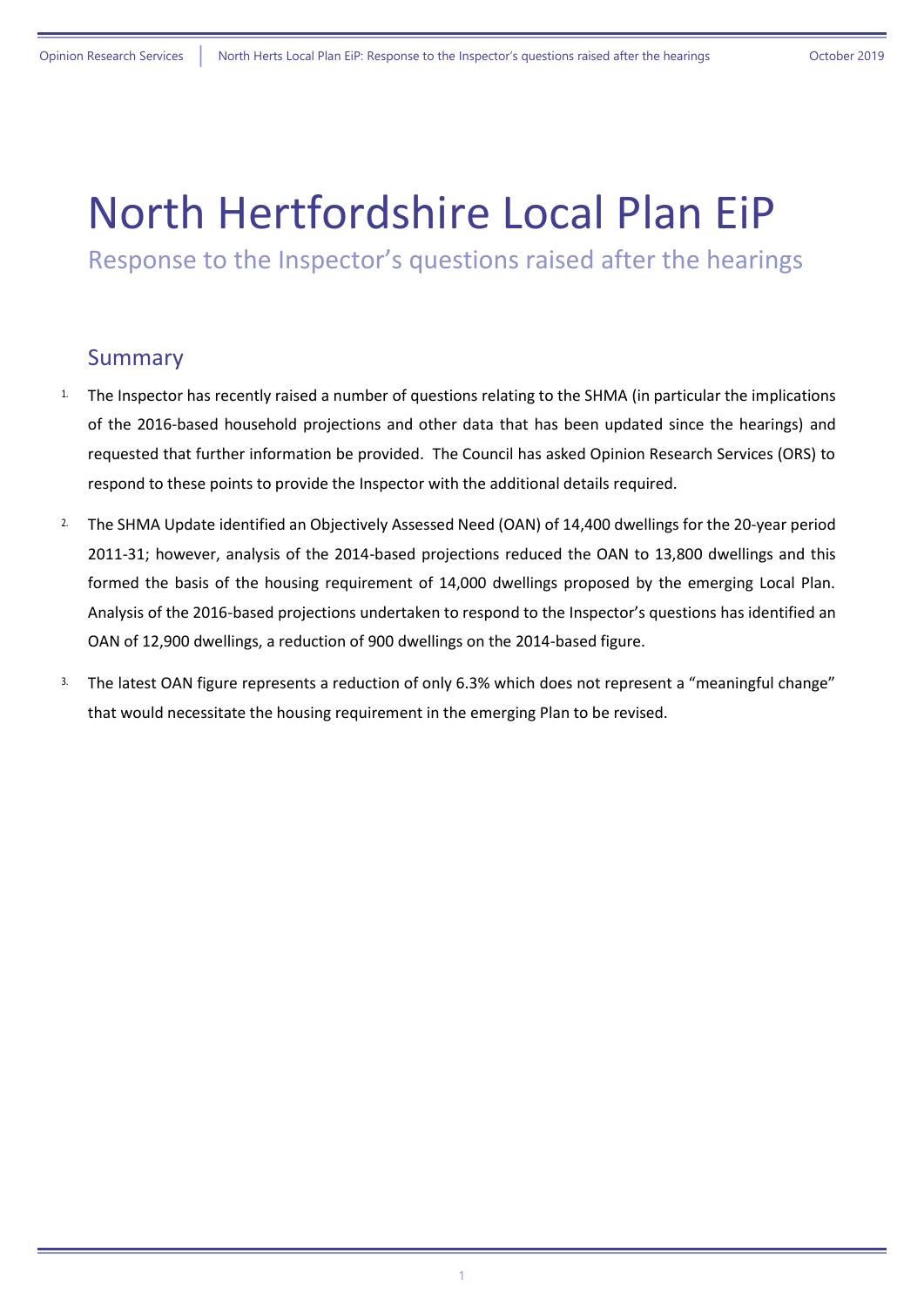# Population and household projections

<sup>4</sup>. The following table presents the full range of official population and household projections together with the various independent projections that have been prepared for the SHMA, including two new projections prepared to demonstrate the impact of the 2016-based data in the context of the SHMA assumptions. The table also summarises the key assumptions for each projection (in terms of the migration period, the rates applied for fertility and mortality and the household formation method used) together with the total population and households resident in 2011, the equivalent projections for 2031 and the net change over the 20-year Local Plan period 2011-2031.

|                                        | <b>Migration</b>             | Fertility/                      | <b>Household</b>          |         | <b>Total Population</b> |         | <b>Households</b> |        |         |  |
|----------------------------------------|------------------------------|---------------------------------|---------------------------|---------|-------------------------|---------|-------------------|--------|---------|--|
| <b>Projection</b>                      | <b>Period</b>                | <b>Mortality</b>                | <b>Formation</b>          | 2011    | 2031                    | 2011-31 | 2011              | 2031   | 2011-31 |  |
| <b>OFFICIAL PROJECTIONS</b>            |                              |                                 |                           |         |                         |         |                   |        |         |  |
| CLG 2012-based                         | 5-yr trend<br>2007-12        | 2012-based<br>SNPP rates        |                           | 127,494 | 153,419                 | 25,925  | 53,580            | 67,285 | 13,705  |  |
| CLG 2014-based                         | 5-yr trend<br>2009-14        | 2014-based<br><b>SNPP</b> rates | <b>CLG</b><br>method      | 127,494 | 154,336                 | 26,842  | 53,599            | 67,397 | 13,798  |  |
| ONS 2016-based<br>sensitivity 2        | 5-yr trend                   |                                 |                           |         | 146,485                 | 18,991  | 53,427            | 64,255 | 10,828  |  |
| ONS 2016-based<br>5-yr migration       | 2011-16                      | 2016-based<br>SNPP rates        | <b>ONS 2016</b>           | 127,494 |                         |         | 53,260            | 63,008 | 9,748   |  |
| ONS 2016-based<br>10-yr migration      | 10-yr trend<br>2006-16       |                                 | method                    | 127,494 | 148,983                 | 21,489  | 53,260            | 63,807 | 10,547  |  |
| <b>SHMA PROJECTIONS</b>                |                              |                                 |                           |         |                         |         |                   |        |         |  |
| <b>SHMA Update</b><br><b>June 2015</b> | 10-yr trend<br>2001-11       | 2012-based<br><b>SNPP</b> rates |                           | 127,494 | 150,914                 | 23,420  | 53,577            | 66,284 | 12,707  |  |
| <b>OAN Update</b><br>August 2016       | 10-yr trend<br>2005-15       | 2014-based<br><b>SNPP</b> rates | <b>CLG</b><br>method      | 127,494 | 150,185                 | 22,691  | 53,600            | 65,714 | 12,114  |  |
| EiP Update                             | 10-yr trend                  | 2016-based                      |                           | 127,494 |                         | 19,892  | 53,600            | 64,948 | 11,348  |  |
| September 2019                         | 2008-18<br><b>SNPP</b> rates |                                 | <b>ONS 2016</b><br>method |         | 147,386                 |         | 53,260            | 63,336 | 10,076  |  |

- 5. The CLG 2012-based and CLG 2014-based household projections (both based on 5-year migration trends) are broadly consistent with each other, with growth of 13,705 households and 13,798 households respectively over the Plan period. However, the more recent ONS 2016-based household projections show a lower figure of 9,748 households (based on 5-year migration trends and the new ONS method for household formation) or 10,828 households (with the same population, but using the previous CLG formation method). The official projection based on 10-year migration trends identifies a growth of 10,547 households (based on the new ONS formation method). Taken collectively, it is evident that all of the most recent official projections suggest a lower rate of growth than was identified by the previous 2012-based and 2014-based figures.
- <sup>6.</sup> The SHMA Update projection (based on 2012-based rates and migration trends for the period 2001-11) is broadly consistent with the OAN Update projection (which uses 2014-based rates and migration tends from 2005-15), with growth of 12,707 and 12,114 households respectively. Whilst both were lower than the earlier 2012-based and 2014-based official projections, they are notably higher than all of the 2016-based figures. The further work undertaken to model the impact of the 2016-based rates identify a projected growth of 11,348 households (based on the CLG method for household formation) and 10,076 households (based on the new ONS formation method). Evidently, these figures are lower than the previous SHMA projections though broadly consistent with the current 2016-based official projections.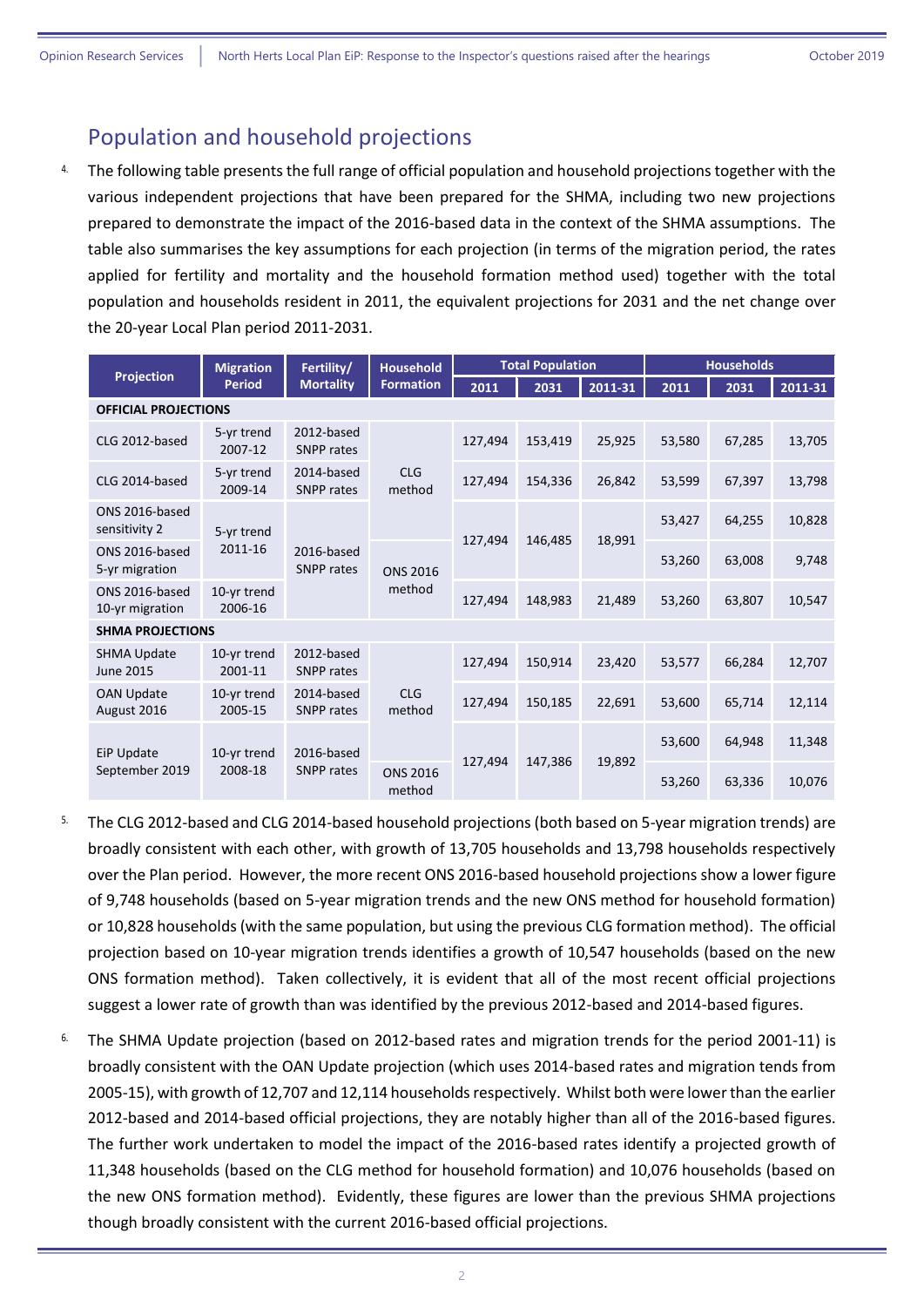# Market signals

- 7. More recent market signals indicators have been released since the publication of the SHMA Update. The latest figures are presented in the table overleaf, which is a version of figure 39 of the SHMA reproduced to incorporate up-to-date information and expanded to include local authorities in which local plans have been recently examined; or are in the process of examination. Cells highlighted in orange identify market pressures greater than and cells highlighted in blue represent indictors that are lower than both North Herts and the Stevenage & North Herts HMA. Cells highlighted in green represent indicators with values between those for North Herts and the HMA.
- 8. The table shows that North Herts has remained in roughly the same position in the hierarchy of appropriate comparator areas (West Essex & East Herts, South West Essex, Crawley & surrounds). Lower quartile house prices are toward the lower end of the range (£265,000 within a range of £246,100 to £304,400), as have rents (£970 within a range of £966 to £1,122), and North Herts is the most affordable of the group (affordability ratio of 11.6 within a range of 11.6 to 13.5).
- The proposed 10% uplift for North Hertfordshire remains consistent with other uplifts that have been endorsed by Inspectors examining Local Plans elsewhere.
	- » The indicators for Cambridge (where a 30% response to market signals was endorsed) consistently identify greater pressure, and the indicators for East Herts (uplift of 14%) also identify that pressures are generally greater in that area.
	- » Huntingdonshire (uplift of 5% endorsed) and Bedford (uplift of 5% proposed) both identify lower pressures.
	- » Central Bedfordshire and Milton Keynes (with responses of 10% proposed and endorsed respectively) are broadly comparable with North Herts and its HMA (some higher figures, some lower), and South Cambridgeshire (10% endorsed) appears slightly worse than North Herts.
- <sup>10.</sup> On this basis, we would suggest that an uplift of 10% in response to market signals remains appropriate for this area in the context of the original demographic projections.
- 11. However, as discussed further below, this uplift is proposed based on the CLG method for household formation being applied. The new ONS method projects fewer household formations (so a greater level of suppressed household formation) and this would justify a larger upward adjustment to the householdprojection based housing need than the 10% currently proposed – although that would only be necessary if household projections were used which apply the new ONS formation rates.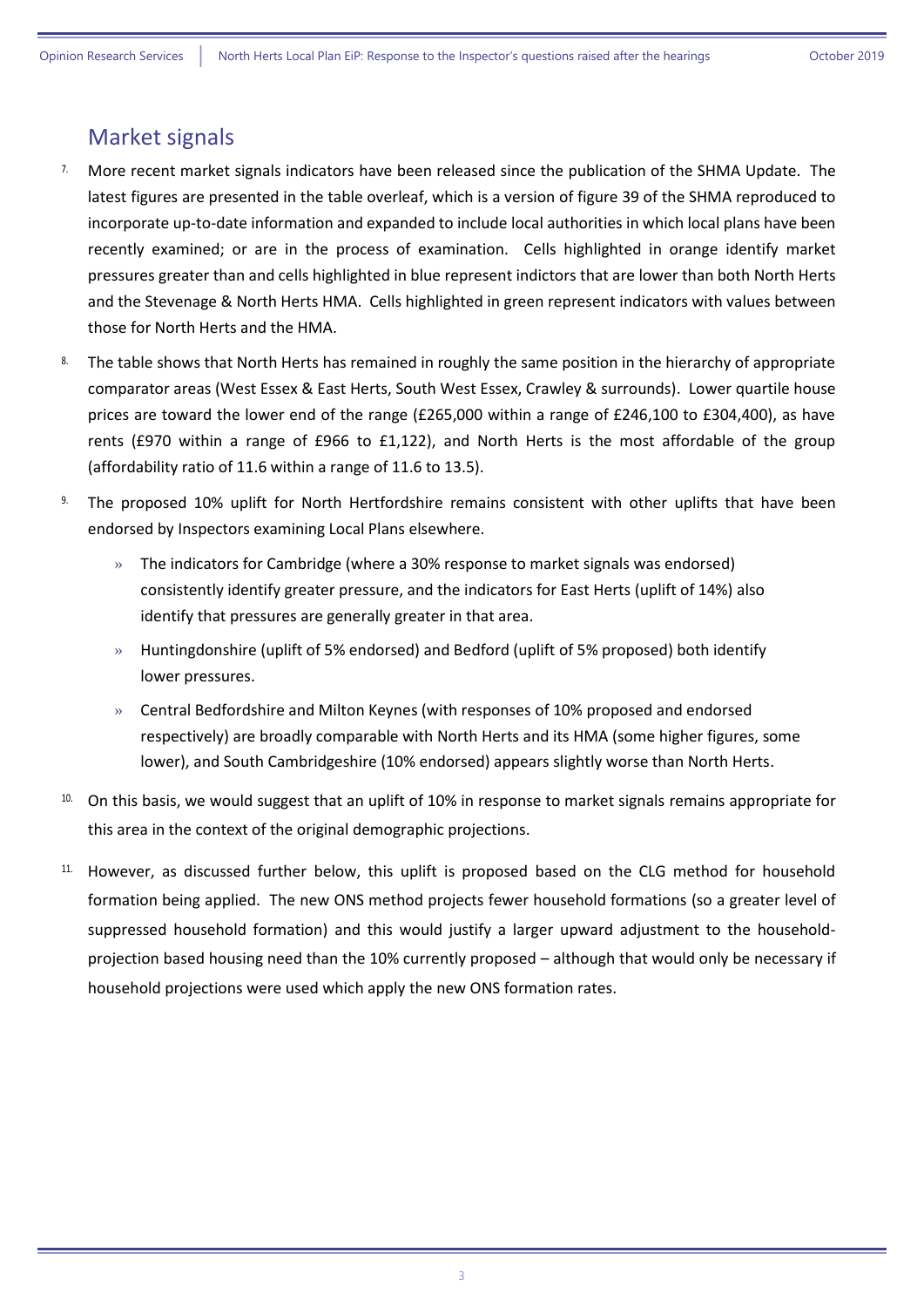|                                                 |                                        |                      | <b>North</b> | <b>Stevenage</b>        | Similar demographic and<br>economic areas     |                                   |                                   | <b>Surrounding areas</b> |                       |                          |                              |                        |                      | Greater                        |                |                      |          |                |
|-------------------------------------------------|----------------------------------------|----------------------|--------------|-------------------------|-----------------------------------------------|-----------------------------------|-----------------------------------|--------------------------|-----------------------|--------------------------|------------------------------|------------------------|----------------------|--------------------------------|----------------|----------------------|----------|----------------|
|                                                 |                                        | <b>Stevenage</b>     | <b>Herts</b> | & North<br><b>Herts</b> | <b>Nest Essex &amp;l</b><br><b>East Herts</b> | <b>South West</b><br><b>Essex</b> | <b>Crawley &amp;</b><br>surrounds | <b>Cambridge</b>         | South<br><b>Cambs</b> | <b>Aylesbury</b><br>Vale | East<br><b>Herts</b>         | Central<br><b>Beds</b> | Luton                | <b>Milton</b><br><b>Keynes</b> | <b>Bedford</b> | <b>Hunts</b>         | London   | <b>England</b> |
| <b>INDICATORS RELATING TO PRICE</b>             |                                        |                      |              |                         |                                               |                                   |                                   |                          |                       |                          |                              |                        |                      |                                |                |                      |          |                |
| <b>House prices</b>                             |                                        |                      |              |                         |                                               |                                   |                                   |                          |                       |                          |                              |                        |                      |                                |                |                      |          |                |
|                                                 | 2017-18 value                          | £240,000             | £265,000     | £255,200                | £304,400                                      | £246,100                          | £292,700                          | £340,000                 | £280,000              | £255,000                 | £300,000                     | £240,000               | £180,000             | £215,000                       | £217,000       | £200,000             | £350,000 | £154,000       |
|                                                 | Relative to England                    | +56%                 | $+72%$       | $+66%$                  | +98%                                          | $+60%$                            | +90%                              | $+121%$                  | $+82%$                | $+66%$                   | +95%                         | +56%                   | $+17%$               | $+40%$                         | $+41%$         | $+30%$               | $+127%$  |                |
|                                                 | 10-year change                         | +55%                 | +53%         | $+54%$                  | +59%                                          | +56%                              | $+44%$                            | $+65%$                   | $+45%$                | +50%                     | $+54%$                       | $+51%$                 | $+34%$               | $+47%$                         | +55%           | +35%                 | $+67%$   | $+20%$         |
| Lower quartile<br>house price                   | 2012-13 value                          | £148,000             | £171,000     | £162,000                | £201,200                                      | £154,800                          | £207,900                          | £226,500                 | £195,000              | £170,000                 | £205,000                     | £153,000               | £125,000             | £144,400                       | £141,000       | £142,000             | £227,500 | £125,000       |
|                                                 | Relative to England                    | $+18%$               | $+37%$       | $+30%$                  | $+61%$                                        | $+24%$                            | $+66%$                            | $+81%$                   | +56%                  | +36%                     | $+64%$                       | $+22%$                 | 0%                   | $+16%$                         | $+13%$         | $+14%$               | $+82%$   |                |
|                                                 | 5-year change                          | $-5%$                | $-1%$        | $-2%$                   | 5%                                            | $-2%$                             | $+2%$                             | $+10%$                   | $+1%$                 | $-0%$                    | $+5%$                        | $-4%$                  | $-7%$                | $-1%$                          | $+1%$          | $-4%$                | $+8%$    | $-2%$          |
|                                                 | 2007-08 value                          | £155,000             | £173,000     | £166,000                | £192,000                                      | £157,900                          | £203,000                          | £206,300                 | £192,500              | £170,500                 | £195,000                     | £159,000               | £134,000             | £145,800                       | £140,000       | £148,000             | £210,000 | £128,000       |
| Rents                                           |                                        |                      |              |                         |                                               |                                   |                                   |                          |                       |                          |                              |                        |                      |                                |                |                      |          |                |
|                                                 | 2017-18 values                         | £858                 | £970         | £923                    | £1,086                                        | £966                              | £1,122                            | £1,188                   | £1,023                | £903                     | £1,048                       | £903                   | £813                 | £955                           | £806           | £832                 | £1,605   | £829           |
|                                                 | Relative to England                    | $+3%$                | $+17%$       | $+11%$                  | $+31%$                                        | $+17%$                            | +35%                              | $+43%$                   | $+23%$                | $+9%$                    | $+26%$                       | $+9%$                  | $-2%$                | $+15%$                         | $-3%$          | $+0\%$               | $+94%$   |                |
|                                                 | 10-year change                         | $+54%$               | $+84%$       | $+71%$                  | $+73%$                                        | $+62%$                            | $+78%$                            | $+108%$                  | $+80%$                | $+62%$                   | $+73%$                       | $+74%$                 | $+64%$               | $+72%$                         | $+66%$         | $+74%$               | $+107%$  | $+65%$         |
| Average<br>monthly rent                         | 2012-13 value                          | £731                 | £790         | £759                    | £897                                          | £803                              | £965                              | £965                     | £819                  | £790                     | £881                         | £670                   | £620                 | £731                           | £611           | £623                 | £1,425   | £724           |
|                                                 | Relative to England                    | 1%                   | 9%           | 5%                      | 24%                                           | 11%                               | 33%                               | 33%                      | 13%                   | 9%                       | 22%                          | $-7%$                  | $-14%$               | 1%                             | $-16%$         | $-14%$               | 97%      |                |
|                                                 | 5-year change                          | $+31%$               | +50%         | $+41%$                  | $+43%$                                        | $+35%$                            | $+53%$                            | $+69%$                   | $+44%$                | $+42%$                   | $+46%$                       | $+29%$                 | $+25%$               | $+32%$                         | $+25%$         | $+30%$               | $+84%$   | $+45%$         |
|                                                 | 2008 value                             | £557                 | £526         | £539                    | £627                                          | £596                              | £630                              | £570                     | £567                  | £556                     | £605                         | £519                   | £495                 | £554                           | £487           | £478                 | £775     | £501           |
| Affordability                                   |                                        |                      |              |                         |                                               |                                   |                                   |                          |                       |                          |                              |                        |                      |                                |                |                      |          |                |
|                                                 | 2018 ratio                             | 10.5                 | 12.3         | 11.6                    | 13.3                                          | 11.6                              | 13.5                              | 13.3                     | 10.5                  | 11.5                     | 13.2                         | 12                     | 8.7                  | 9.5                            | 10.6           | 9.5                  | 13       | 7.3            |
|                                                 | Relative to England                    | $+43%$               | $+68%$       | +59%                    | $+82%$                                        | +59%                              | $+85%$                            | $+83%$                   | $+44%$                | +58%                     | $+81%$                       | $+64%$                 | $+19%$               | $+30%$                         | $+46%$         | $+30%$               | $+78%$   | $\sim$         |
| Lower quartile                                  | 10-year change                         | $+37%$               | $+29%$       | $+32%$                  | $+32%$                                        | $+37%$                            | $+30%$                            | $+27%$                   | $+12%$                | $+20%$                   | $+16%$                       | $\sim$                 | $+11%$               | $+30%$                         | $+32%$         | $+24%$               | $+31%$   | $+5%$          |
| house price to                                  | 2013 ratio                             | 7.4                  | 8.6          | 8.1                     | 10.4                                          | 7.9                               | 10.6                              | 10.7                     | 8.9                   | 8.3                      | 10.7                         | 8.7                    | $\overline{7}$       | 6.9                            | 7.5            | 6.9                  | 9.9      | 6.7            |
| earnings                                        | Relative to England                    | $+11%$               | $+29%$       | $+22%$                  | +56%                                          | $+19%$                            | $+60%$                            | $+61%$                   | $+34%$                | $+25%$                   | $+60%$                       | $+31%$                 | $+5%$                | $+4%$                          | $+13%$         | $+4%$                | +53%     | $\sim$         |
|                                                 | 5-year change                          | $-3%$                | $-10%$       | $-7%$                   | $+3%$                                         | $-6%$                             | $+2%$                             | $+2%$                    | $-5%$                 | $-13%$                   | $-6%$                        | $\sim$                 | $-11%$               | $-5%$                          | $-7%$          | $-9%$                | 0%       | $-4%$          |
|                                                 | 2008 ratio                             | 7.6                  | 9.5          | 8.8                     | 10                                            | 8.4                               | 10.4                              | 10.5                     | 93                    | 9.6                      | 11.4                         |                        | 7.8                  | 7.3                            | 8.1            | 7.7                  | 9.9      | $\overline{7}$ |
|                                                 | <b>INDICATORS RELATING TO QUANTITY</b> |                      |              |                         |                                               |                                   |                                   |                          |                       |                          |                              |                        |                      |                                |                |                      |          |                |
| Overcrowding                                    |                                        |                      |              |                         |                                               |                                   |                                   |                          |                       |                          |                              |                        |                      |                                |                |                      |          |                |
|                                                 | 2011 proportion                        | 8%                   | 6%           | 7%                      | 7%                                            | 8%                                | 7%                                | 14%                      | 4%                    | 6%                       | 6%                           | 5%                     | 15%                  | 10%                            | 8%             | 4%                   | 22%      | 9%             |
| Overcrowded                                     | Relative to England                    | $-10%$               | $-34%$       | $-24%$                  | $-24%$                                        | $-12%$                            | $-26%$                            | $+61%$                   | $-55%$                | $-28%$                   | $-30%$                       | $-48%$                 | $+77%$               | $+9%$                          | $-12%$         | $-50%$               | $+148%$  | $\sim$         |
| households                                      | 2001 proportion                        | 6%                   | 5%           | 5%                      | 5%                                            | 6%                                | 5%                                | 12%                      | 3%                    | 5%                       | 5%                           | 4%                     | 12%                  | 8%                             | 8%             | 4%                   | 17%      | 7%             |
|                                                 | 10-year change                         | $+24%$               | $+18%$       | $+20%$                  | $+22%$                                        | $+31%$                            | $+26%$                            | $+17%$                   | $+33%$                | $+20%$                   | $+31%$                       | $+16%$                 | $+33%$               | $+25%$                         | $+1%$          | $+20%$               | $+25%$   | $+23%$         |
| <b>Rate of development</b>                      |                                        |                      |              |                         |                                               |                                   |                                   |                          |                       |                          |                              |                        |                      |                                |                |                      |          |                |
|                                                 | 2011-18 annual average                 | 0.6%                 | 0.6%         | 0.6%                    | 0.9%                                          | 0.7%                              | 0.9%                              | 1.7%                     | 1.1%                  | 1.6%                     | 0.9%                         | 1.3%                   | 0.6%                 | 1.3%                           | 1.2%           | 0.9%                 | 0.8%     | 0.7%           |
|                                                 | Relative to England                    | $-14%$               | $-14%$       | $-14%$                  | $+29%$                                        | 0%                                | $+29%$                            | $+143%$                  | $+57%$                | +129%                    | $+29%$                       | $+86%$                 | $-14%$               | +86%                           | $+71%$         | $+29%$               | $+14%$   | $\sim$         |
| Increase in<br>stock                            | 7-year change                          | $-14%$               | $-40%$       | $-33%$                  | $+13%$                                        | $+17%$                            | $+13%$                            | +55%                     | $-21%$                | +78%                     | 0%                           | $+8%$                  | $+20%$               | $-24%$                         | $+33%$         | 0%                   | 0%       | $-13%$         |
|                                                 | 2001-11 annual average                 | 0.7%                 | 1.0%         | 0.9%                    | 0.8%                                          | 0.6%                              | 0.8%                              | 1.1%                     | 1.4%                  | 0.9%                     | 0.9%                         | 1.2%                   | 0.5%                 | 1.7%                           | 0.9%           | 0.9%                 | 0.8%     | 0.8%           |
|                                                 | Relative to England                    | $-13%$               | $+25%$       | $+13%$                  | 0%                                            | $-25%$                            | 0%                                | +38%                     | $+75%$                | $+13%$                   | $+13%$                       | $+50%$                 | $-38%$               | $+113%$                        | $+13%$         | $+13%$               | 0%       | $\sim$         |
| <b>RESPONSE TO MARKET SIGNALS</b>               |                                        |                      |              |                         |                                               |                                   |                                   |                          |                       |                          |                              |                        |                      |                                |                |                      |          |                |
| Uplift to housing need                          |                                        | 10%                  | 10%          | 10%                     | $\sim$ $^{-1}$                                | $\sim$                            | $\overline{\phantom{a}}$          | 30%                      | 10%                   | 17%                      | 14%                          | 10%                    | 10%                  | 10%                            | 5%             | 5%                   | $\sim$   |                |
| Status in relation to Local Plan<br>Examination |                                        | Endorsed<br>Oct 2017 | Proposed     | $\sim$                  |                                               |                                   |                                   | Endorsed<br>Aug 2018     | Endorsed<br>Aug 2018  | Endorsed<br>Mar 2019     | Endorsed<br><b>July 2018</b> | Proposed               | Endorsed<br>Aug 2017 | Endorsed<br>Feb 2019           | Proposed       | Endorsed<br>Apr 2019 |          |                |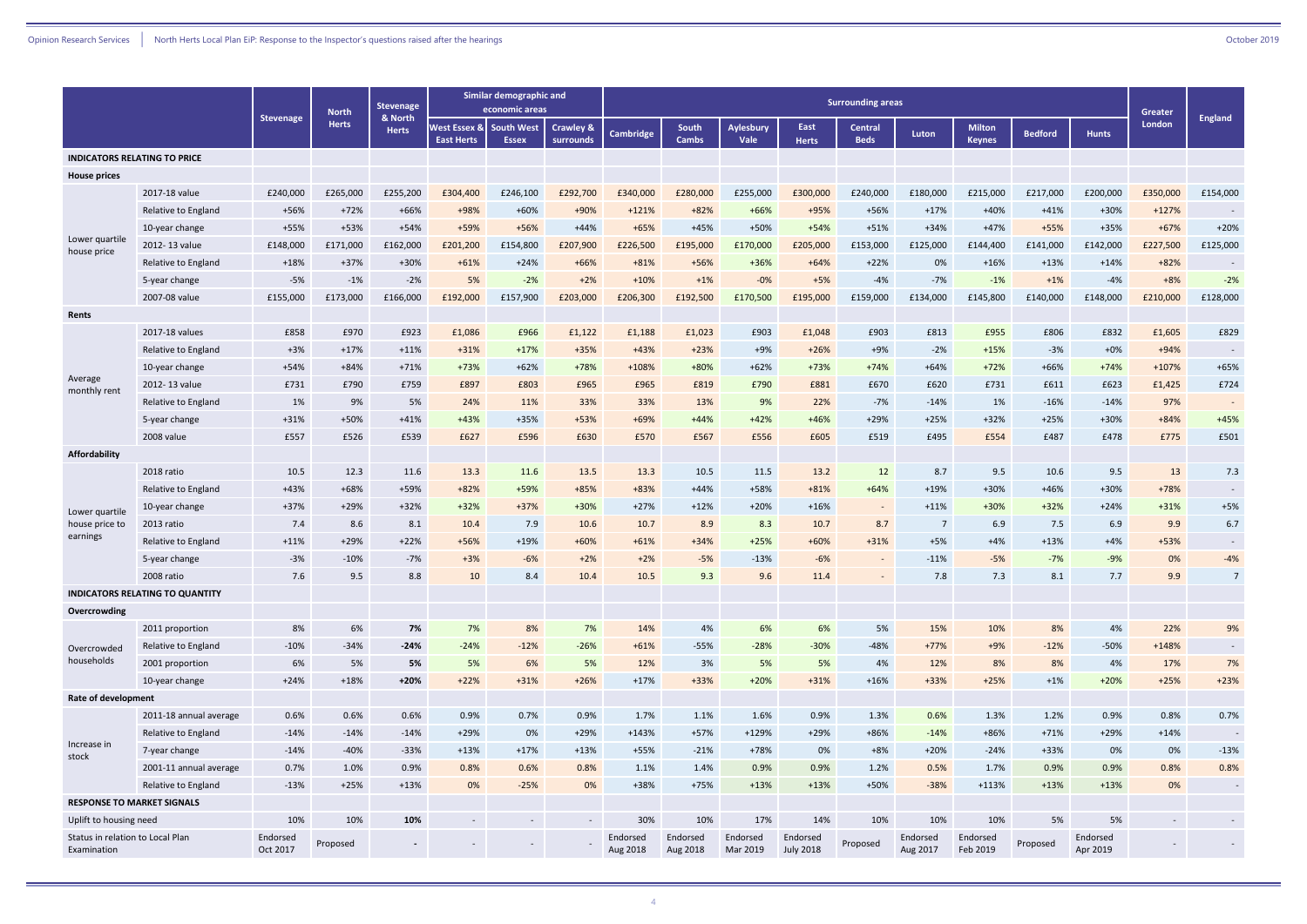# Establishing Objectively Assessed Need

- $12$ . The following table identifies the various stages that the SHMA methodology adopted to translate the projected household growth into the OAN. The SHMA analysis took projected household growth (column 2), applied a vacancy rate to derive a dwelling number ("household projection-based housing need" – column 3), and then added a 10% market signals uplift to establish the OAN for the period 2011-31.
- <sup>13.</sup> The table identifies the OAN resulting from each of the different projections following the consistent application of the SHMA approach. It is evident that the latest projections suggest a lower level of household growth than had previously been identified and we can reasonably conclude that the resulting OAN is also likely to have reduced.

| <b>Projection</b>           |            | Population<br>change<br>2011-31 | <b>Household</b><br>growth<br>2011-31 | <b>Household</b><br>projection-<br>based<br>housing need | 10% market<br>signals uplift | <b>Objectively</b><br><b>Assessed Need</b> |
|-----------------------------|------------|---------------------------------|---------------------------------------|----------------------------------------------------------|------------------------------|--------------------------------------------|
| <b>OFFICIAL PROJECTIONS</b> |            |                                 |                                       |                                                          |                              |                                            |
| <b>CLG 2012</b>             |            | 25,925                          | 13,705                                | 14,107                                                   | 1,411                        | 15,518                                     |
| <b>CLG 2014</b>             |            | 26,842                          | 13,798                                | 14,203                                                   | 1,420                        | 15,623                                     |
| ONS 2016 sensitivity 2      |            | 18,991                          | 10,828                                | 11,146                                                   | 1,115                        | 12,261                                     |
| ONS 2016 5-yr migration     |            | 18,991                          | 9,748                                 | 10,034                                                   | 1,003                        | 11,037                                     |
| ONS 2016 10-yr migration    |            | 21,489                          | 10,547                                | 10,857                                                   | 1,086                        | 11,943                                     |
| <b>SHMA PROJECTIONS</b>     |            |                                 |                                       |                                                          |                              |                                            |
| SHMA Update June 2015       |            | 23,420                          | 12,707                                | 13,080                                                   | 1,308                        | 14,388                                     |
| OAN Update August 2016      |            | 22,691                          | 12,114                                | 12,470                                                   | 1,247                        | 13,717                                     |
| EiP Update                  | CLG method | 19,892                          | 11,348                                | 11,681                                                   | 1,168                        | 12,849                                     |
| Sept 2019                   | ONS method | 19,892                          | 10,076                                | 10,372                                                   | 1,037                        | 11,409                                     |

- <sup>14.</sup> The latest official projections (the ONS 2016-based projections, using 5-year migration trends and the new ONS methodology for establishing household formation) suggest an OAN of 11,037 dwellings; but this increases to 11,943 dwellings when 10-year migration trends are applied. However, the new ONS method projects far fewer household formations than when the previous CLG method is applied to the same population and therefore a larger uplift in response to market signals would be necessary. The CLG method (applied to the population projections using 5-year migration trends) yields an OAN of 12,261 dwellings, which is 1,224 dwellings (11%) higher than the equivalent figure based on the new ONS method. This highlights the extent of the additional uplift likely to be needed in response to market signals.
- 15. The updated SHMA projections (which take account of the latest 2016-based data) suggest an OAN figure of 12,849 dwellings (based on the CLG household formation method) or 11,409 dwellings (based on the ONS method). Given that an OAN based on household projections derived using the ONS method would need a proportionately higher adjustment in response to market signals to be considered sound, it is more appropriate to maintain the original CLG method together with the 10% uplift that the SHMA proposed. **Therefore, taking account of the latest demographic trends from the ONS 2016-based projections, a Full Objectively Assessed Need for housing in North Hertfordshire would be 12,900 dwellings over the 20-year period 2011-2031.**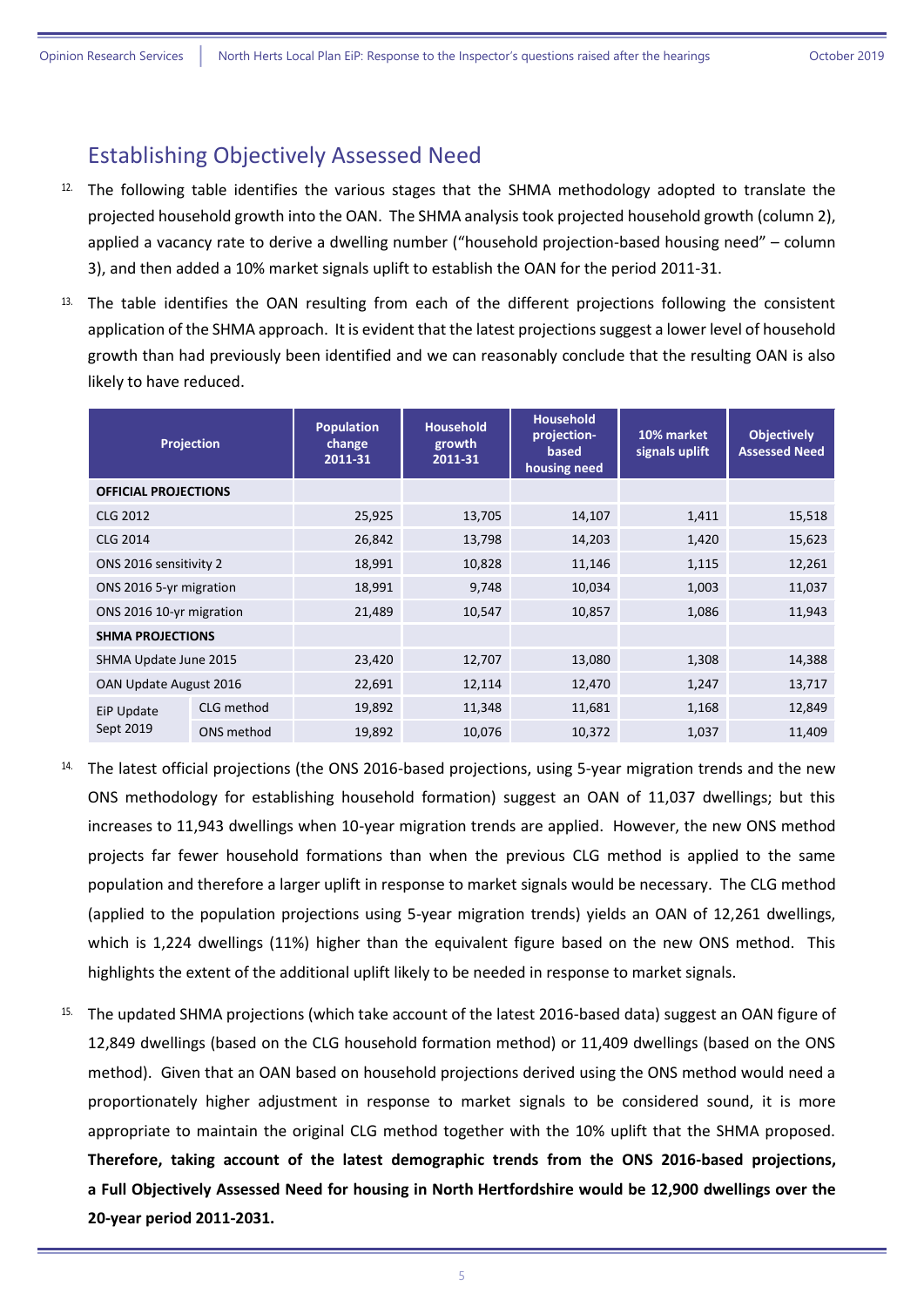**Appendix 3: Consideration of 2016-based household projections in plans found sound since their publication** 

| <b>Authority</b>                                                                                                     | <b>Found sound</b> | Inspector(s)                      | <b>SHMA uses:</b>                           | Discussion of 2016-based projections in Inspector's report                                                                                                                                                                                                                                                                                                                                                                                                                                                                                                                                                                                                                                                                                                                                                                                                                                                                   |
|----------------------------------------------------------------------------------------------------------------------|--------------------|-----------------------------------|---------------------------------------------|------------------------------------------------------------------------------------------------------------------------------------------------------------------------------------------------------------------------------------------------------------------------------------------------------------------------------------------------------------------------------------------------------------------------------------------------------------------------------------------------------------------------------------------------------------------------------------------------------------------------------------------------------------------------------------------------------------------------------------------------------------------------------------------------------------------------------------------------------------------------------------------------------------------------------|
| Poole, Borough of                                                                                                    | 24/10/2018         | Malcom<br>Rivett                  | 2012-based and<br>2014-based<br>projections | Conversely, it is the case that the most recent (2016-based) Office of Nat<br>indicate lower population growth in Poole than that on which the 2015 a<br>the consultation on main modifications was completed related househol<br>However, such projections would not necessarily lead to a housing OAN<br>dpa on which the plan is based; as with the 2015 and 2017 documents a<br>need to consider the case for uplifts to reflect suppression of household<br>growth and affordable housing. Considering these matters through a fur<br>inevitably take a considerable amount of time. There is almost always so<br>evidence or guidance of potential relevance to a local plan. If the comple<br>delayed to take account of such new evidence/guidance few plans would<br>the PPG (Paragraph: 016 Reference ID: 2a-016-20150227) indicates that<br>automatically rendered outdated every time new projections are issued |
| Barnsley Metropolitan Borough Council                                                                                | 14/12/2018         | Sarah<br>Housden                  | 2014-based                                  | Not directly discussed in Inspector's report                                                                                                                                                                                                                                                                                                                                                                                                                                                                                                                                                                                                                                                                                                                                                                                                                                                                                 |
| Stockton-on-Tees Borough Council                                                                                     | 17/12/2018         | Matthew<br>Birkinshaw             | 2012-based and<br>2014-based<br>projections | During consultation on the MMs the 2016-based household projections<br>show a slower household growth than previously projected. A similar tre<br>projections in the SHMA. However, assessing the full implications of the<br>SHMA, and inevitably delay adoption of the Plan. In addition, the latest p<br>a lower OAN for Stockton-on-Tees, as the SHMA uses 10-year trends and<br>the Council's strategy for elderly accommodation. The PPG also confirms<br>automatically rendered outdated every time new projections are issued.                                                                                                                                                                                                                                                                                                                                                                                       |
| <b>Ashford District Council</b>                                                                                      | 02/01/2019         | David Smith<br>/ Steven<br>Lee    | 2014-based<br>projections                   | Not directly discussed in Inspector's report                                                                                                                                                                                                                                                                                                                                                                                                                                                                                                                                                                                                                                                                                                                                                                                                                                                                                 |
| Sedgemoor District Council - Local Plan                                                                              | 10/01/2019         | Susan<br>Heywood                  | 2014-based<br>projections                   | The 2016-based household projections were published in September 20<br>projections (EX149) concludes that they would result in a drop of 804 ho<br>which equates to 38 fewer households per annum. The Council are satist<br>that would justify a change to the OAN in the Plan. The PPG states that r<br>mean that housing assessments are rendered out of date. As the Plan se<br>using the 2014-based household projections as the starting point, I do no<br>projections figures would justify a change to the OAN identified in the Pl                                                                                                                                                                                                                                                                                                                                                                                  |
| Rushmoor Borough Council                                                                                             | 14/01/2019         | Louise<br>Gibbons                 | 2012-based and<br>2014-based<br>projections | Whilst some components of the demographic starting point and the OAI<br>based on a sensible set of assumptions which have been suitably sensitiv<br>has been produced.<br>(Note: Not clear if this explicitly relates to 2016-based projections)                                                                                                                                                                                                                                                                                                                                                                                                                                                                                                                                                                                                                                                                             |
| Boston Borough Council (South East Lincs Local Plan)<br>South Holland District Council (South East Lincs Local Plan) | 29/01/2019         | Elizabeth<br>Ord & Anne<br>Napier | 2014-based<br>projections                   | Although the government's 2016-based Household Projections are now<br>examination. There must come a point when the carousel of updating ev<br>to adoption, and for this reason it is reasonable to adhere to the 2014-ba                                                                                                                                                                                                                                                                                                                                                                                                                                                                                                                                                                                                                                                                                                    |
| Kirklees Metropolitan Borough Council                                                                                | 30/01/2019         | Katie Child<br>Elizabeth<br>Hill  | 2014-based<br>projections                   | Since the Local Plan hearings the Ministry for Housing, Communities and<br>new 2016-based household projections which indicate lower household<br>2014-based projections. However, this does not automatically mean tha<br>the projections represent a starting point and the case for uplifts linked<br>economic growth would need to be assessed. The Government's recent<br>Council's applying the standard methodology should continue to use 201<br>being considered under transitional arrangements. Nonetheless, the Cou<br>continue to pursue the OAN identified in the SHMA 2016 in order to sup<br>jobs. Taking these factors into account, in the case of Kirklees I conclude<br>starting point and the approach to OAN is not necessary at this stage.                                                                                                                                                           |

Ce of National Statistics population projections e 2015 and 2017 SHMAs were based and since ousehold projections have been published. ng OAN for Poole significantly lower than the 710 ments a SHMA based on these projections would usehold formation, alignment with economic gh a further update of the SHMA would ways some emerging, or about to emerge, new extee ompletion of plan examinations were to be ns would ever be adopted. It is also of note that tes that housing assessments are not dered (Paragraph 28).

ections were published. Nationally, the figures milar trend was identified when assessing historic s of the changes would require an update of the delay intest projections would not necessarily result in ends and applies uplifts for concealed families and confirms that that housing assessments are not

nber 2018. The Council's analysis of the updated f 804 households by the end of the plan period, re satisfied that this is not a meaningful change es that new projections do not automatically Plan seeks to meet the higher household growth t, I do not consider that the revised household n the Plan for soundness purposes.

the OAN are challenged for Rushmoor, they are sensitivity tested including where updated data

re now available, they emerged late on in the ating evidence stops so that a plan can proceed 2014-based projections.

ties and Local Government (MHLG) has published isehold growth for Kirklees compared to the ean that OAN should be revised downwards, as the projections in starting in starting in starting and the case in the case in recent consultation paper indicates that use 2014-based figures, but the Kirklees Plan is the Council has confirmed that it wishes to r to support economic growth and the delivery of onclude that a revision to the demographic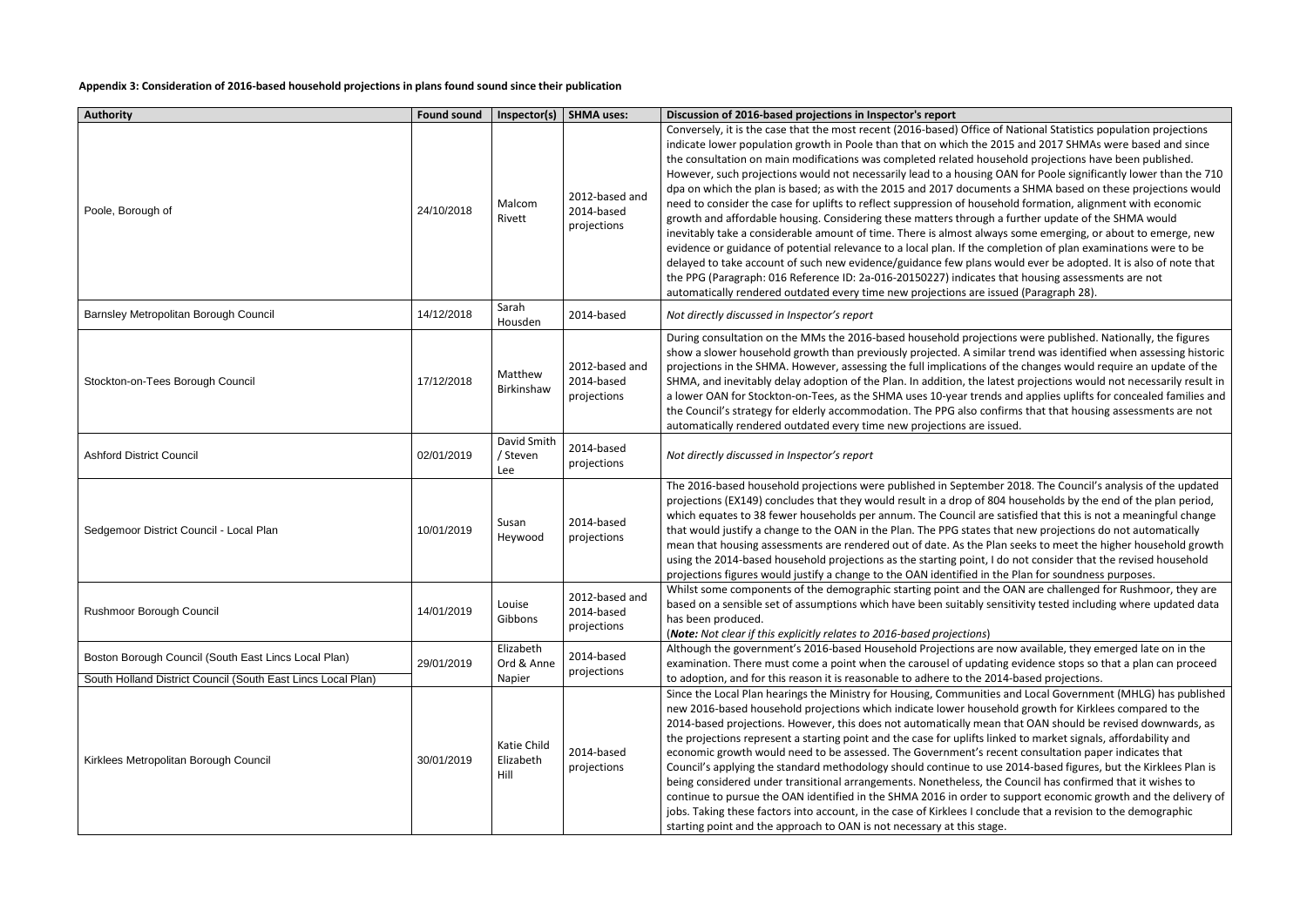| <b>Authority</b>                                                                                                                                                         | <b>Found sound</b> | Inspector(s)                          | <b>SHMA uses:</b>                                     | Discussion of 2016-based projections in Inspector's report                                                                                                                                                                                                                                                                                                                                                                                                                                                                                                                                                                    |
|--------------------------------------------------------------------------------------------------------------------------------------------------------------------------|--------------------|---------------------------------------|-------------------------------------------------------|-------------------------------------------------------------------------------------------------------------------------------------------------------------------------------------------------------------------------------------------------------------------------------------------------------------------------------------------------------------------------------------------------------------------------------------------------------------------------------------------------------------------------------------------------------------------------------------------------------------------------------|
| Wyre Borough Council                                                                                                                                                     | 01/02/2019         | Mark<br>Dakeyne                       | 2012-based and<br>2014-based<br>projections           | Following the hearings in September 2018 the Office for Nationa<br>household projections. This latest data set suggests a reduced ho<br>Wyre compared to the 2014-based projections. However, given t<br>the same factors referred to above would need to be applied and<br>demographic forecasts.                                                                                                                                                                                                                                                                                                                            |
| Milton Keynes Council (Plan:MK)                                                                                                                                          | 12/02/2019         | David<br>Spencer                      | 2014-based<br>projections                             | The 2016-based population and household projections have eme<br>hearings. The 2016 projections for Milton Keynes are lower but r<br>paragraph 2a-016-20150227 I do not consider the 2014-based pr<br>of-date. They still provide a sound basis for establishing need.                                                                                                                                                                                                                                                                                                                                                         |
| Newark and Sherwood District Council Core Strategy Review                                                                                                                | 25/02/2019         | Paul<br>Griffiths                     | Not directly<br>discussed in<br>Inspector's<br>report | Not directly discussed in Inspector's report                                                                                                                                                                                                                                                                                                                                                                                                                                                                                                                                                                                  |
| <b>Waveney District Council</b>                                                                                                                                          | 01/03/2019         | Malcolm<br>Rivett                     | 2014-based<br>projections                             | Following the submission of the plan for examination the Office<br>based household projections, which were discussed at the heari<br>would be a marginally higher number of new households (11 house<br>period. These projections are, therefore, not materially different<br>and would not justify a modification to the plan.                                                                                                                                                                                                                                                                                               |
| Plymouth City Council, Plymouth & South West Devon Plan<br>South Hams District Council, Plymouth & SW Devon Plan<br>West Devon Borough Council, Plymouth & SW Devon Plan | 18/03/2019         | Wendy<br>Burden /<br>Yvonne<br>Wright | 2014-based<br>projections                             | Not directly discussed in Inspector's report                                                                                                                                                                                                                                                                                                                                                                                                                                                                                                                                                                                  |
| Barrow-in-Furness Borough Council                                                                                                                                        | 20/03/2019         | Karen Ridge                           | 2014-based<br>projections                             | Following the end of the examination the latest (2016-based) ho<br>September 2018. I wrote to the Council asking them to comment<br>would result in any meaningful change to the OAN figure promot<br>confirmed that if the 2016 based projections were used there wo<br>projections with small increases in population losses. I am satisfi<br>revisiting of the OAN which in any event is based upon an emplo                                                                                                                                                                                                               |
| Oadby and Wigston Borough Council (New Local Plan)                                                                                                                       | 25/03/2019         | Claire<br>Sherratt                    | 2014-based<br>projections                             | Not directly discussed in Inspector's report                                                                                                                                                                                                                                                                                                                                                                                                                                                                                                                                                                                  |
| Guildford Borough Council*                                                                                                                                               | 27/03/2019         | Jonathan<br><b>Bore</b>               | 2016-based<br>projections                             | The position changed again in September 2018, after the public<br>begun. The ONS 2016-based household projections were publish<br>impact. Submissions were invited from interested persons and ty<br>February 2019, to discuss the matter. The Council reformulated t<br>2016-based household projections as a starting point, employing<br>calculations (GBC-LPSS-033b). The outcome is a housing requirer<br>during the plan period to 2034. This is the housing requirement f<br>stepped trajectory or allowance in the figure for unmet need fro<br>accommodated within the headroom between the requirement<br>to later. |
| Rugby Borough Council                                                                                                                                                    | 27/03/2019         | Mike<br>Hayden                        | 2012-based and<br>2014-based<br>projections           | Taking account of the 2016-based projections as part of this exar<br>the SHMA, which, given the sub-regional nature of the HMA, wo<br>of the LPAs in Coventry and Warwickshire. This would inevitably<br>adoption of the Plan and the delivery of new housing in the boro<br>the SHMA using the 2016-based projections would lead to a sign<br>Rugby, when other factors affecting the housing requirement act<br>these reasons, I conclude that using the 2016-based household p<br>Rugby's OAN and housing requirement would not be justified for                                                                           |
| Harborough District Council*                                                                                                                                             | 08/04/2019         | Jonathan<br>Bore                      | 2014-based<br>projections                             | The 2016-based household projections give a figure of 428 dpa u<br>make a meaningful difference to the outcome. The calculation m                                                                                                                                                                                                                                                                                                                                                                                                                                                                                             |

al Statistics (ONS) published the 2016-based ousehold growth of some 668 households in that household projections are a starting point, d would still support a considerable uplift on the

erged during the examination and after the not markedly so. In accordance with PPG rojections should be immediately rendered out-

of National Statistics published updated 2016ings. Doc H3 details that, on the 2016 base, there useholds per year) in Waveney during the plan from the earlier ones on which the plan is based

busehold projections were published on 20 It upon whether the latest household projections ted in the submitted Local Plan. The Council ould be very small changes to their population ied that the updated figures do not result in any vyment-led scenario.

consultation on the main modifications had ned and the Council were invited to consider their wo days of hearings were held, on 12 and 13 the Borough's housing requirement using the the same methodology as the previous ment of a minimum of 562 dpa, or 10,678 homes figure now incorporated into MM2. There is no om Woking, although the latter is capable of being and the overall level of provision, a point I return

mination would also require a further update of uld need to be conducted on a joint basis for all take time, resulting in a significant delay in the bugh. And there is no guarantee that an update to ifficant change in the housing requirement for ross the HMA are taken into account. For all of projections as the demographic starting point for r this Plan.

Ising 10 year migration trends, which does not nethodology and the evidence base are sound.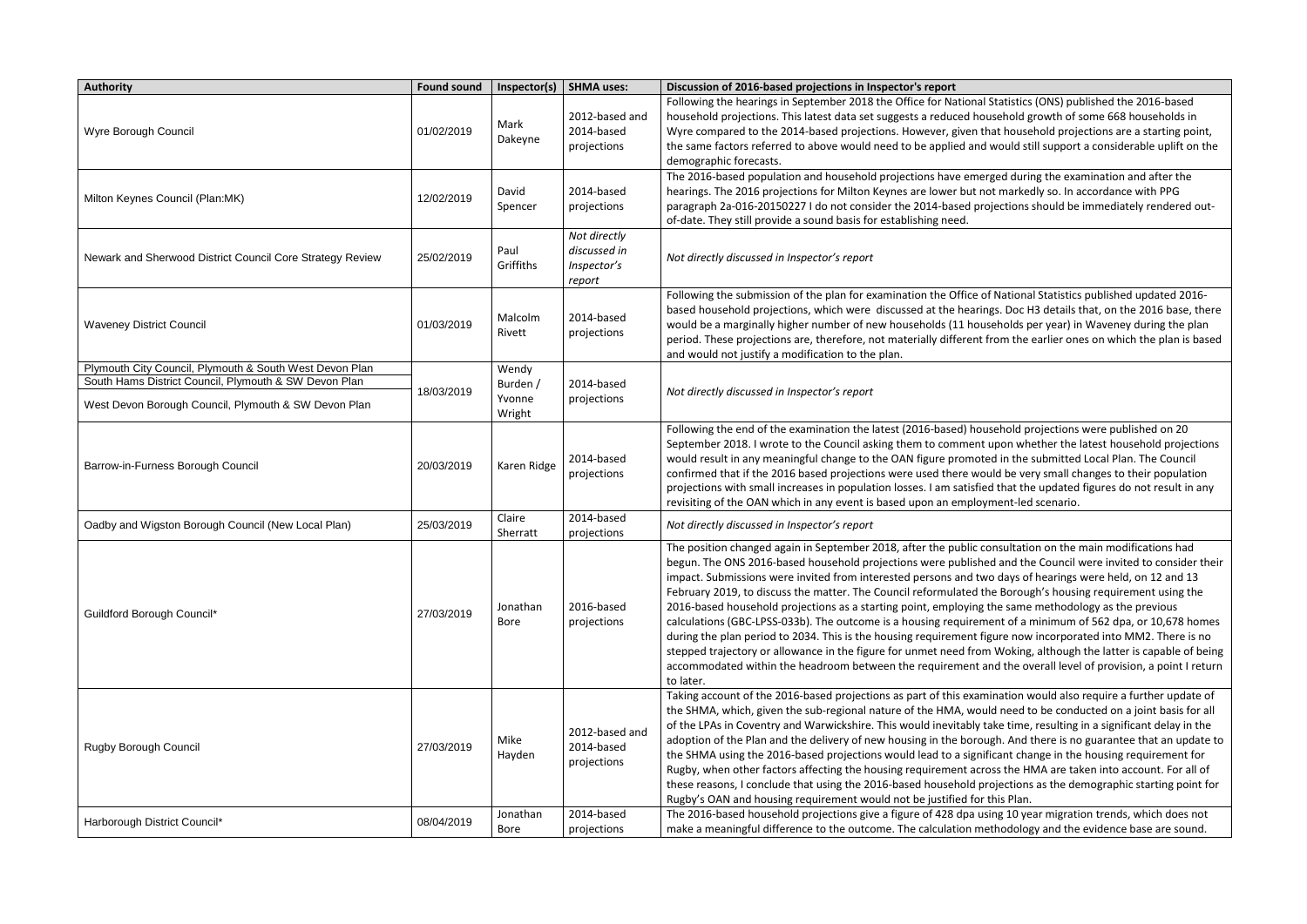*Not applicable - Nationally produced population and household projections are not available for the Broads* 

ased household projections it would fall below the hearing sessions, as set out above, but the difference between the LHN figure and the OAN verall, having taken all the above into account I

ere issued shortly after the completion of the LP at household growth in Wycombe has slowed 16-based household projections is approximately tions. Additional evidence presented in respect of of the latest projections it is likely to result in a re some doubts about the reliability of the 2016this, the PPG on HEDNA makes clear that the ahousing requirement figure. For these reasons ousing, it would be unjustified to revisit the Plan's 2016-based projections. In order to ensure ons outlined in MM6 in respect of this matter are

er the 2017 OAN Study was prepared. In simple en 2016 and 2036 in the combined New Forest uthority accepts that there are concerns er, if 2014 based household representative rates ately 500 per annum, giving a very similar result

d sub national household projections have been ation (MM3) introducing a commitment to at the Council's housing needs figure remains upthis review has now begun, it is nonetheless , to ensure that it is justified.

| <b>Authority</b>                      | <b>Found sound</b> | Inspector(s)                              | <b>SHMA uses:</b>                                             | Discussion of 2016-based projections in Inspector's report                                                                                                                                                                                                                                                                                                                                                                                                                                                                                                                                                                                                                                                                                                                                           |
|---------------------------------------|--------------------|-------------------------------------------|---------------------------------------------------------------|------------------------------------------------------------------------------------------------------------------------------------------------------------------------------------------------------------------------------------------------------------------------------------------------------------------------------------------------------------------------------------------------------------------------------------------------------------------------------------------------------------------------------------------------------------------------------------------------------------------------------------------------------------------------------------------------------------------------------------------------------------------------------------------------------|
| Nuneaton and Bedworth Borough Council | 09/04/2019         | David<br>Spencer                          | 2012-based and<br>2014-based<br>projections                   | The updated 2016-based population and household projections<br>Statistics (ONS) in 2018. As raised through the MM consultation<br>housing need for the Borough such that the exceptional circumst<br>disputed. The 2016-based projections have generated reflection<br>for household projections and particularly the use of two historic<br>trends to project household formation rates. This feeds into wide<br>projections align with stated national objectives to deliver at leas<br>affordability such that the Government has advised against the u<br>the 2014-based projections (and earlier) remain a valid starting p<br>given that the Borough is part of a wider housing market area, it<br>one authority area.                                                                         |
| <b>Broads Authority</b>               | 15/04/2019         | Katie Child                               | Bespoke<br>projections                                        | Not applicable - Nationally produced population and household p<br>geographical area                                                                                                                                                                                                                                                                                                                                                                                                                                                                                                                                                                                                                                                                                                                 |
| Peterborough City Council             | 16/04/2019         | Louise<br>Crosby                          | 2015-based<br>projections and<br><b>Local Housing</b><br>Need | If the OAN was updated to take of the more recent, ONS 2016 ba<br>900dpa. Various other figures were put to me by representors at<br>majority were very similar to the Council's OAN figure. The small<br>figure does not indicate a need to uplift the LHN figure either. Ov<br>find the LHN figure of 942dpa to be a sound one.                                                                                                                                                                                                                                                                                                                                                                                                                                                                    |
| Huntingdonshire District Council      | 29/04/2019         | Kevin Ward                                | 2014-based<br>projections                                     | Not directly discussed in Inspector's report                                                                                                                                                                                                                                                                                                                                                                                                                                                                                                                                                                                                                                                                                                                                                         |
| South Downs National Park*            | 18/06/2019         | <b>Brian Sims</b>                         | 2014-based<br>projections                                     | Not directly discussed in Inspector's report                                                                                                                                                                                                                                                                                                                                                                                                                                                                                                                                                                                                                                                                                                                                                         |
| <b>Wycombe District Council</b>       | 10/07/2019         | Nicola<br>Gulley                          | 2014-based<br>projections                                     | The 2016 - Based Household Principal Projections for England wo<br>hearing sessions in September 2018. The projections indicate tha<br>significantly and that the number of households shown in the 20<br>40% lower than that shown in the 2014-based household project<br>this matter indicates that should the OAHN be revisited in light o<br>reduced housing requirement for the District. However, there are<br>projections and their reliability for plan making. Notwithstanding<br>household projections are only the starting point for establishing<br>and having regard to the importance of boosting the supply of ho<br>evidence base and delay adoption of the Plan in the light of the 2<br>certainty about the approach, it is recommended that the revisio<br>included in the plan. |
| New Forest National Park Authority*   | 24/07/2019         | Caroline<br>Mulloy /<br>Kevin Ward        | 2014-based<br>projections                                     | The 2016 based household projections were again published afte<br>terms they indicate household growth of 465 per annum betwee<br>District area (this compares with the figure of 490 above). The Au<br>regarding the use of these latest household projections. Howeve<br>are applied, the household growth figure would rise to approxim<br>to the 2017 OAN Study.                                                                                                                                                                                                                                                                                                                                                                                                                                 |
| <b>Forest Heath District Council</b>  | 13/08/2019         | Simon<br>Berkeley /<br>Christa<br>Masters | 2012-based<br>projections                                     | Since the conclusion of the examination hearings, the 2016 base<br>produced. However, the Council has put forward a main modifica<br>commencing a review of the Plan in 2018. This would ensure tha<br>to-date and based on robust evidence. While we are aware that<br>necessary for the SIR to include such an early review mechanism                                                                                                                                                                                                                                                                                                                                                                                                                                                              |
| Leeds City Council Selective Review   | 27/08/2019         | Claire<br>Sherratt                        | 2014-based<br>projections                                     | Not directly discussed in Inspector's report                                                                                                                                                                                                                                                                                                                                                                                                                                                                                                                                                                                                                                                                                                                                                         |

Note: Excludes London Boroughs which are required to conform to the requirements of the London Plan; \* Denotes authorities where hearings took place after publication of the 2016-based household projections

were published by the Office for National process, these show a reduction in projected tances for Green Belt alterations are further on the appropriateness of the ONS' methodology cal points (2001 and 2011) rather than longer er considerations on how the 2016-based st 300,000 homes a year to address housing ase of the 2016-based projections. On this basis, the 2014-based projections incontriant for assessing housing a valid additionally, would be premature to consider adjustments in